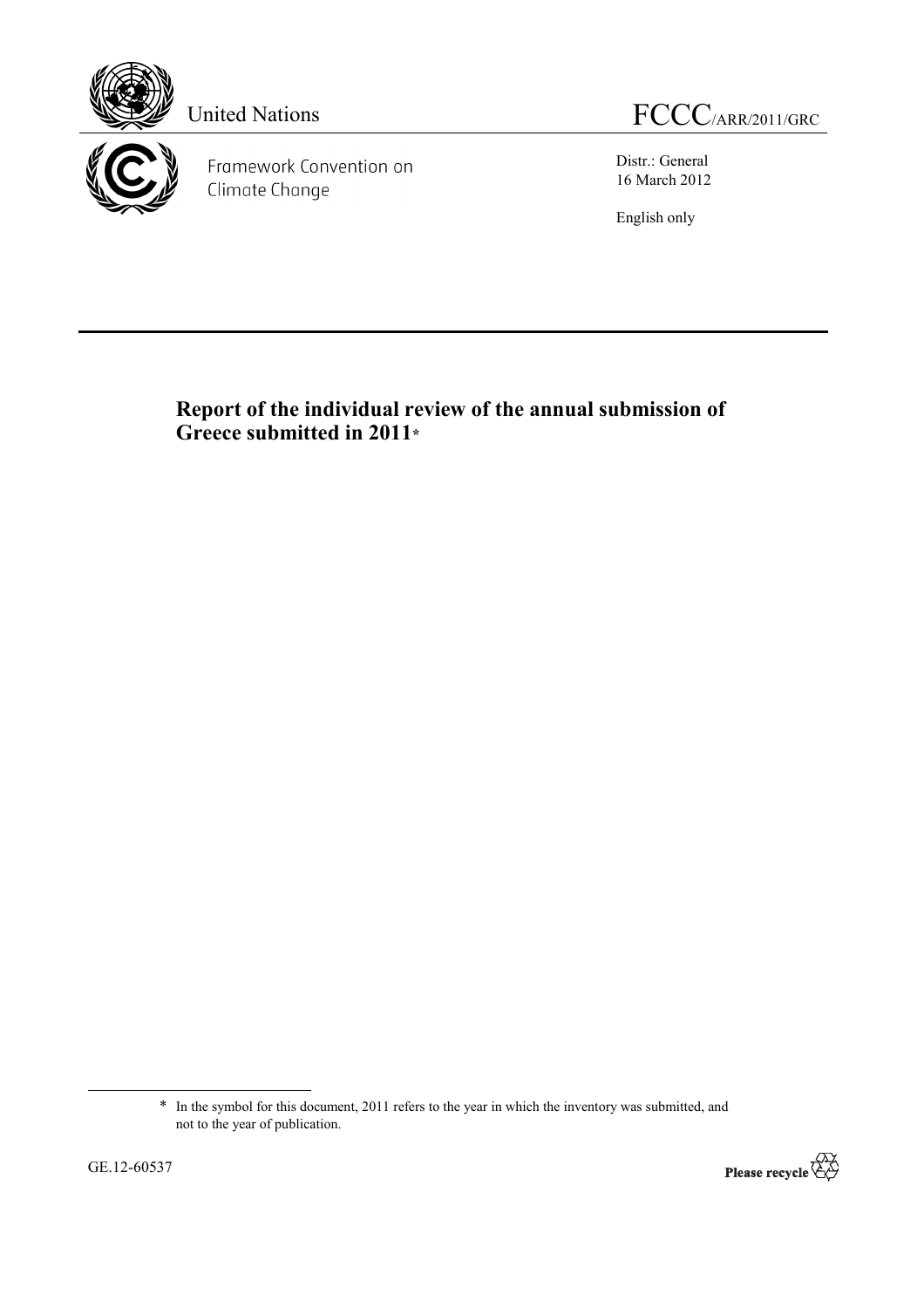# FCCC/ARR/2011/GRC

# Contents

|         |                                                                        | Paragraphs  | Page |
|---------|------------------------------------------------------------------------|-------------|------|
| I.      |                                                                        | $1 - 5$     | 3    |
|         | $\mathsf{A}$ .                                                         | $1 - 2$     | 3    |
|         | $\mathbf{B}$ .                                                         | $3 - 5$     | 3    |
| $\Pi$ . |                                                                        | $6 - 108$   | 7    |
|         | $\mathsf{A}$ .                                                         | $6 - 28$    | 7    |
|         | $\mathbf{B}$ .                                                         | $29 - 45$   | 12   |
|         | C.                                                                     | $46 - 52$   | 16   |
|         | D.                                                                     | $53 - 63$   | 18   |
|         | Е.                                                                     | $64 - 80$   | 20   |
|         | $F_{\cdot}$                                                            | $81 - 88$   | 22   |
|         | Supplementary information required under Article 7, paragraph 1,<br>G. |             |      |
|         |                                                                        | $89 - 108$  | 24   |
| III.    |                                                                        | $109 - 121$ | 28   |
| IV.     |                                                                        | 122         | 30   |
| Annexes |                                                                        |             |      |
| I.      |                                                                        |             | 31   |
| П.      |                                                                        |             | 33   |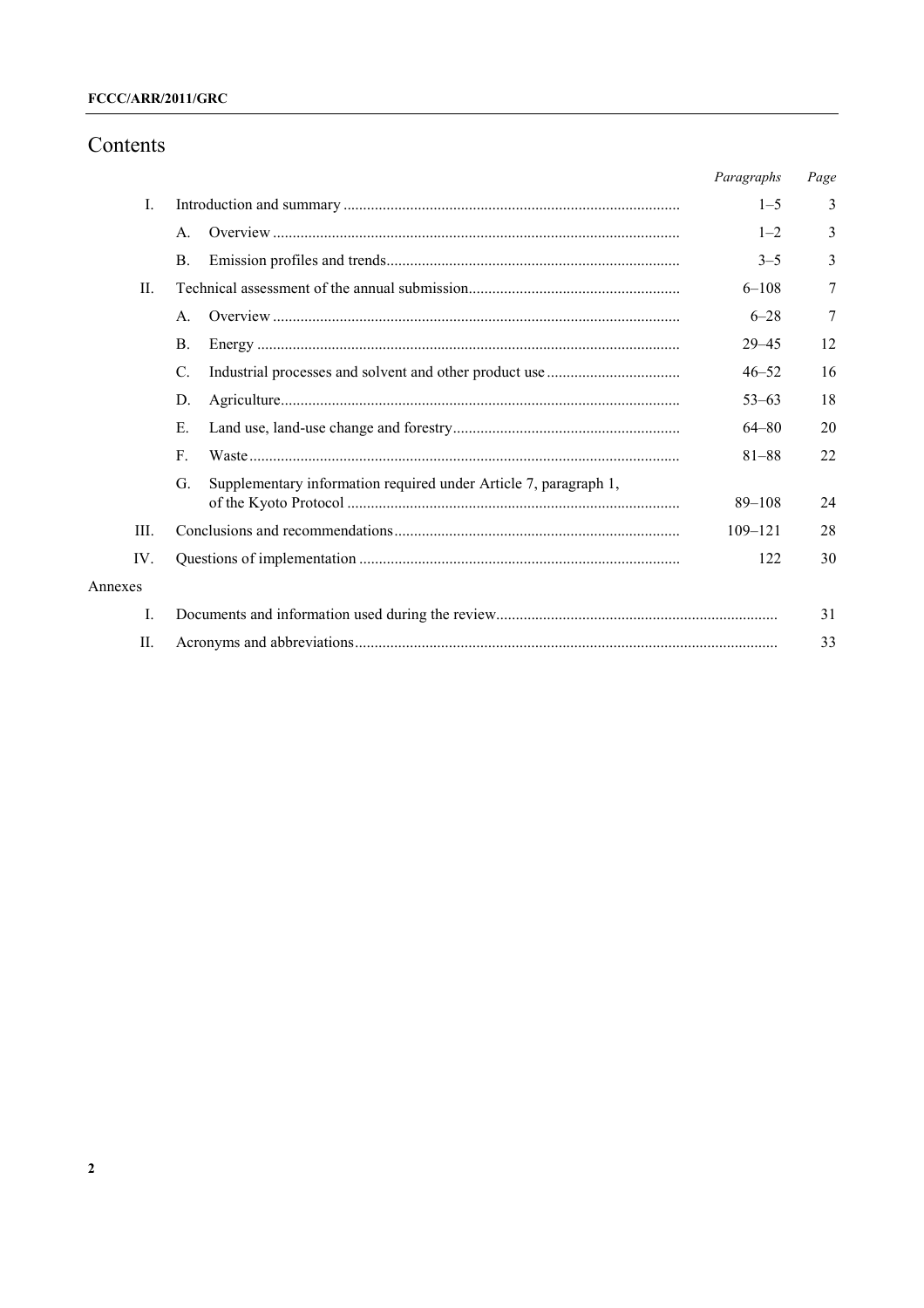# **I. Introduction and summary**

# **A. Overview**

1. This report covers the centralized review of the 2011 annual submission of Greece, coordinated by the UNFCCC secretariat, in accordance with decision 22/CMP.1. The review took place from 29 August to 3 September 2011 in Bonn, Germany, and was conducted by the following team of nominated experts from the UNFCCC roster of experts: generalists – Mr. Bernd Gugele (European Union (EU)) and Mr. Newton Paciornik (Brazil); energy – Mr. Qiang Liu (China), Mr. Ole-Kenneth Nielsen (Denmark) and Ms. Kennie Tsui (New Zealand); industrial processes – Ms. Jolanta Merkeliene (Lithuania); agriculture – Mr. Tom Wirth (United States of America); land use, land-use change and forestry (LULUCF) – Mr. Toru Gomi (Japan) and Mr. Valentin Bellassen (France); and waste – Mr. Pavel Gavrilita (Republic of Moldova). In addition, Mr. Nielsen supported the sectors industrial processes and waste. Mr. Gugele and Mr. Paciornik were the lead reviewers. The review was coordinated by Ms. Barbara Muik and Mr. Roman Payo (UNFCCC secretariat).

2. In accordance with the "Guidelines for review under Article 8 of the Kyoto Protocol" (decision 22/CMP.1), a draft version of this report was communicated to the Government of Greece, which made no comment on it.

# **B. Emission profiles and trends**

3. In 2009, the main greenhouse gas  $(GHG)$  in Greece was carbon dioxide  $(CO<sub>2</sub>)$ , accounting for 85.0 per cent of total GHG emissions<sup>1</sup> expressed in  $CO<sub>2</sub>$  eq, followed by methane (CH<sub>4</sub>) (7.2 per cent) and nitrous oxide (N<sub>2</sub>O) (5.7 per cent). Hydrofluorocarbons (HFCs), perfluorocarbons (PFCs) and sulphur hexafluoride  $(SF_6)$  collectively accounted for 2.1 per cent of the overall GHG emissions in the country. The energy sector accounted for 81.9 per cent of total GHG emissions, followed by the industrial processes sector (7.5 per cent), the agriculture sector (7.3 per cent), the waste sector (3.1 per cent) and the solvent and other product use sector (0.3 per cent). Total GHG emissions amounted to 122,724.11 Gg  $CO<sub>2</sub>$  eq and increased by 15.0 per cent between the base year<sup>2</sup> and 2009. The expert review team (ERT) considers the trends for the different gases and sectors to be reasonable.

4. Tables 1 and 2 show GHG emissions from Annex A sources, emissions and removals from the LULUCF sector under the Convention and emissions and removals from activities under Article 3, paragraph 3, and, if any, Article 3, paragraph 4, of the Kyoto Protocol (KP-LULUCF), by gas and by sector and activity, respectively. In table  $1, \text{CO}_2$ ,  $CH<sub>4</sub>$  and  $N<sub>2</sub>O$  emissions included in the rows under Annex A sources do not include emissions and removals from the LULUCF sector.

<sup>&</sup>lt;u>1</u>  $\frac{1}{1}$  In this report, the term "total GHG emissions" refers to the aggregated national GHG emissions expressed in terms of  $CO<sub>2</sub>$  eq excluding LULUCF, unless otherwise specified.

<sup>&</sup>lt;sup>2</sup> "Base year" refers to the base year under the Kyoto Protocol, which is 1990 for  $CO_2$ , CH<sub>4</sub> and N<sub>2</sub>O, and 1995 for HFCs, PFCs and SF<sub>6</sub>. The base year emissions include emissions from Annex A sources only.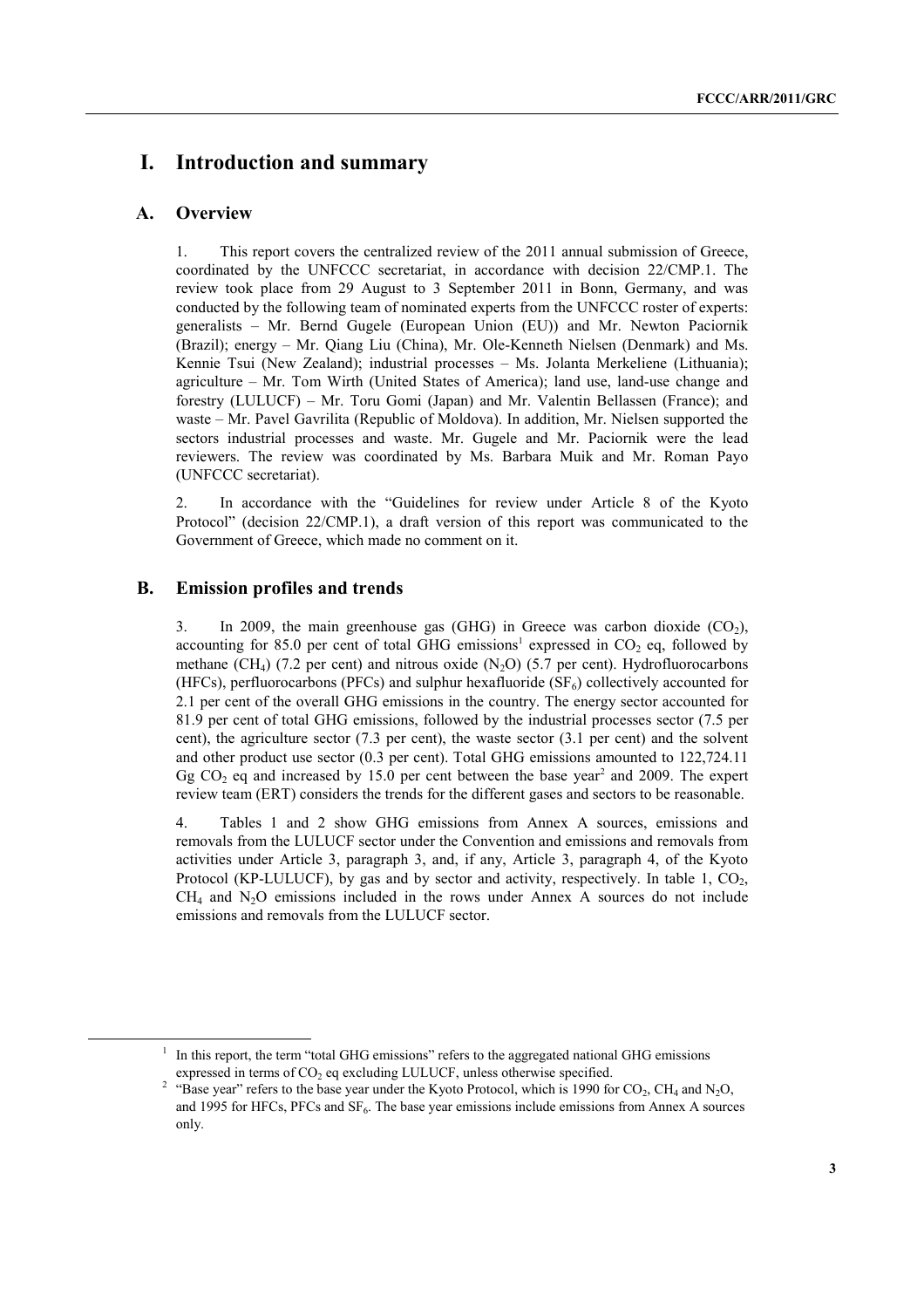|           |                             |                 |                        | Change    |           |               |            |             |               |            |                           |
|-----------|-----------------------------|-----------------|------------------------|-----------|-----------|---------------|------------|-------------|---------------|------------|---------------------------|
|           |                             | Greenhouse gas  | Base year <sup>a</sup> | 1990      | 1995      | 2000          | 2005       | 2007        | 2008          | 2009       | <i>Base year-2009 (%)</i> |
|           |                             | CO <sub>2</sub> | 83 307.50              | 83 307.50 | 86 805.76 | 103 217.24    | 113 384.15 | 114 450.24  | 110 112.90    | 104 336.17 | 25.2                      |
| sources   | CH <sub>4</sub>             |                 | 9 801.61               | 9 801.61  | 10 003.44 | 9 9 9 3.21    | 9 233.83   | 9 0 5 6 .80 | 8 8 6 2.13    | 8 809.10   | $-10.1$                   |
|           |                             | $N_2O$          | 10 254.81              | 10 254.81 | 9 005.87  | 8 5 3 2 . 2 6 | 7 905.70   | 7907.71     | 7 194.80      | 6 9 68.73  | $-32.0$                   |
| ⋖         |                             | <b>HFCs</b>     | 3 262.03               | 935.06    | 3 262.03  | 4 274.52      | 3 957.12   | 2 098.19    | 2 4 8 2 . 9 5 | 2 5 68.96  | $-21.2$                   |
| Annex     |                             | PFCs            | 85.78                  | 263.38    | 85.78     | 151.70        | 73.05      | 60.19       | 76.08         | 36.13      | $-57.9$                   |
|           |                             | SF <sub>6</sub> | 3.59                   | 3.07      | 3.59      | 3.99          | 6.45       | 9.92        | 7.53          | 5.02       | 40.0                      |
|           |                             | CO <sub>2</sub> |                        |           |           |               |            |             | $-346.75$     | $-350.63$  |                           |
| KP-LULUCF | Article<br>3.3 <sup>b</sup> | CH <sub>4</sub> |                        |           |           |               |            |             | NA            | NA         |                           |
|           |                             | $N_2O$          |                        |           |           |               |            |             | NA            | NA         |                           |
|           |                             | CO <sub>2</sub> | NA                     |           |           |               |            |             | $-2052.47$    | $-1955.56$ | NA                        |
|           | Article<br>$3.4^c$          | $CH_4$          | NA                     |           |           |               |            |             | 6.94          | 9.85       | NA                        |
|           |                             | $N_2O$          | NA                     |           |           |               |            |             | 0.70          | 1.00       | NA                        |

*Abbreviations*: KP-LULUCF = land use, land-use change and forestry emissions and removals from activities under Article 3, paragraphs 3 and 4, of the Kyoto Protocol,  $NA = not applicable$ .

<sup>a</sup> "Base year" for Annex A sources refers to the base year under the Kyoto Protocol, which is 1990 for CO<sub>2</sub>, CH<sub>4</sub> and N<sub>2</sub>O, and 1995 for HFCs, PFCs and SF<sub>6</sub>. The "base year" for activities under Article 3, paragraphs 3 and 4, of the Kyoto Protocol is 1990.

Activities under Article 3, paragraph 3, of the Kyoto Protocol, namely afforestation and reforestation, and deforestation. Only the inventory years of the commitment period must be reported.

<sup>c</sup> Elected activities under Article 3, paragraph 4, of the Kyoto Protocol, including forest management, cropland management, grazing land management and revegetation. For cropland management, grazing land management and revegetation, the base year and the inventory years of the commitment period must be reported.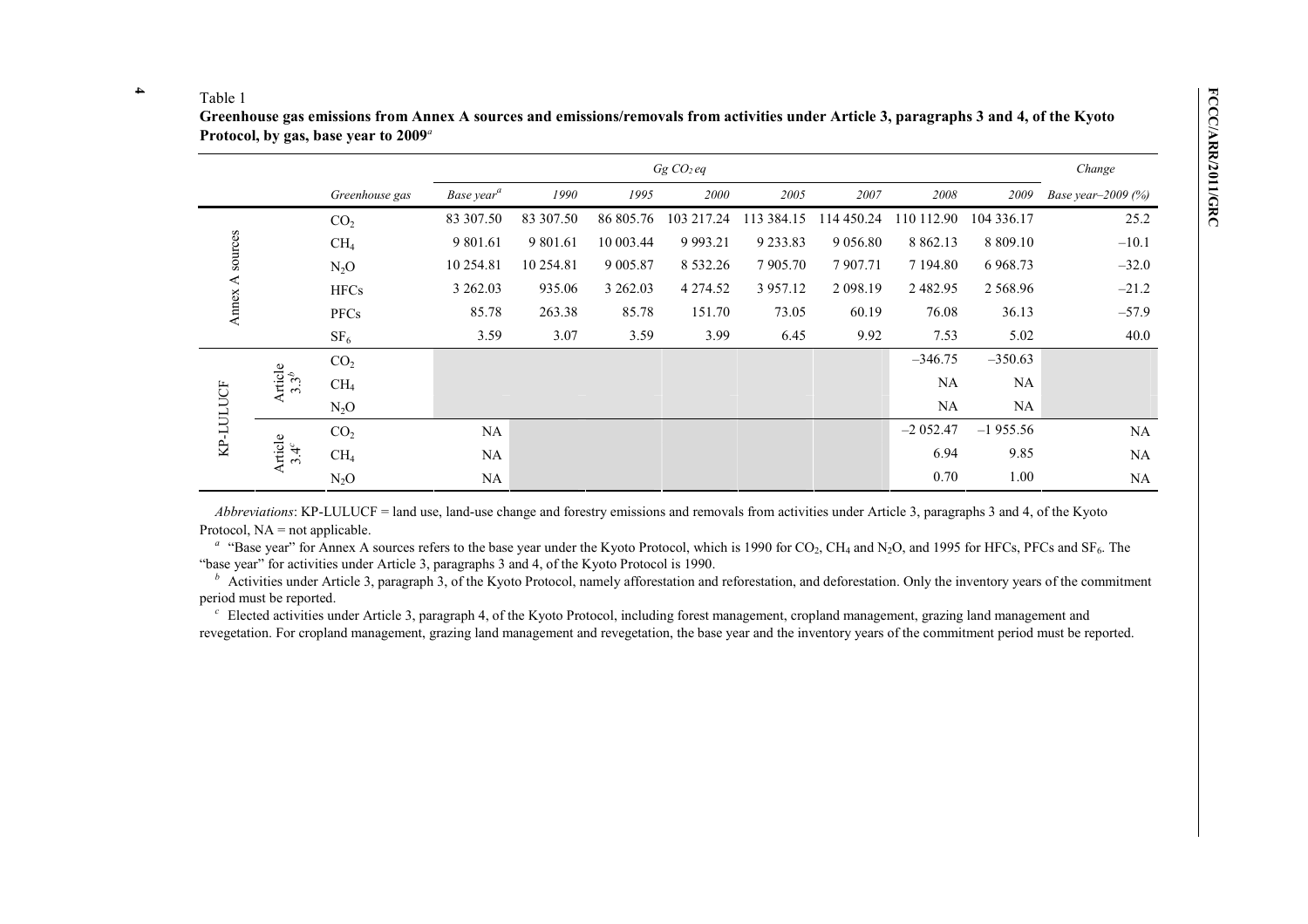|           |                      |                               | Gg CO <sub>2</sub> eq  |                                                                                         |               |               |                                                       |               | Change      |                                                        |                       |
|-----------|----------------------|-------------------------------|------------------------|-----------------------------------------------------------------------------------------|---------------|---------------|-------------------------------------------------------|---------------|-------------|--------------------------------------------------------|-----------------------|
|           |                      | Sector                        | Base year <sup>a</sup> | 1990                                                                                    | 1995          | 2000          | 2005                                                  | 2007          | 2008        | 2009                                                   | Base year-2009<br>(%) |
|           |                      | Energy                        | 77 504.81              | 77 504.81                                                                               | 80 999.20     |               | 97 119.42 106 826.55 108 161.42 104 369.33 100 536.22 |               |             |                                                        | 29.7                  |
|           |                      | Industrial processes          | 12 357.36              | 10 207.48                                                                               | 12 301.95     | 13 829.92     | 13815.31                                              | 11 511.29     | 11 296.77   | 9 1 7 8 . 2 5                                          | $-25.7$               |
| Annex $A$ |                      | Solvent and other product use | 308.34                 | 308.34                                                                                  | 299.82        | 306.61        | 309.29                                                | 313.41        | 314.13      | 315.60                                                 | 2.4                   |
|           |                      | Agriculture                   | 11 483.24              | 11 483.24                                                                               | 10 336.87     | 9 9 5 6 . 3 4 | 9 5 5 5 . 0 8                                         | 9 645.67      | 8 9 7 4 9 4 | 8 9 3 9 . 5 0                                          | $-22.2$               |
|           |                      | Waste                         | 5 061.56               | 5 061.56                                                                                | 5 2 2 8 . 6 3 | 4 9 6 0.62    | 4 0 54 0 7                                            | 3 9 5 1 . 2 6 | 3 781.21    | 3 754.54                                               | $-25.8$               |
|           |                      | <b>LULUCF</b>                 |                        | $NA$ $-2$ 496.11                                                                        | $-3198.71$    |               |                                                       |               |             | $-2836.48$ $-3051.40$ $-2933.66$ $-3079.27$ $-3018.56$ | NA                    |
|           |                      | <b>Total (with LULUCF)</b>    |                        | NA 102 069.32 105 967.76 123 336.43 131 508.89 130 649.39 125 657.12 119 705.54         |               |               |                                                       |               |             |                                                        | NA                    |
|           |                      | <b>Total (without LULUCF)</b> |                        | 106 715.31 104 565.43 109 166.47 126 172.91 134 560.29 133 583.05 128 736.39 122 724.11 |               |               |                                                       |               |             |                                                        | 15.0                  |
|           |                      | Other $^b$                    | NA                     | <b>NA</b>                                                                               | NA            | NA            | NA                                                    | NA            | NA          | <b>NA</b>                                              | NA                    |
|           | Article<br>$3.3^c$   | Afforestation & reforestation |                        |                                                                                         |               |               |                                                       |               | $-350.63$   | $-350.63$                                              |                       |
|           |                      | Deforestation                 |                        |                                                                                         |               |               |                                                       |               | 3.88        | NA, NO                                                 |                       |
| KP-LULUCF |                      | <b>Total (3.3)</b>            |                        |                                                                                         |               |               |                                                       |               | $-346.75$   | $-350.63$                                              |                       |
|           |                      | Forest management             |                        |                                                                                         |               |               |                                                       |               | $-2044.82$  | $-1944.71$                                             |                       |
|           | Article<br>$3.4^{d}$ | Cropland management           | NA                     |                                                                                         |               |               |                                                       |               | NA          | NA                                                     | NA                    |
|           |                      | Grazing land management       | <b>NA</b>              |                                                                                         |               |               |                                                       |               | <b>NA</b>   | <b>NA</b>                                              | NA                    |
|           |                      | Revegetation                  | NA                     |                                                                                         |               |               |                                                       |               | NA          | NA                                                     | NA                    |
|           |                      | <b>Total (3.4)</b>            | <b>NA</b>              |                                                                                         |               |               |                                                       |               |             | $-2044.82 -1944.71$                                    | NA                    |

# Table 2 **Greenhouse gas emissions by sector and activity, base year to 2009***<sup>a</sup>*

*Abbreviations*: LULUCF = land use, land-use change and forestry, KP-LULUCF = LULUCF emissions and removals from activities under Article 3, paragraphs 3 and 4, of the Kyoto Protocol, NA = not applicable, NO = not occurring.

<sup>a</sup> "Base year" for Annex A sources refers to the base year under the Kyoto Protocol, which is 1990 for CO<sub>2</sub>, CH<sub>4</sub> and N<sub>2</sub>O, and 1995 for HFCs, PFCs and SF<sub>6</sub>. The "base year" for activities under Article 3, paragraphs 3 and 4, of the Kyoto Protocol is 1990.

Emissions/removals reported in the sector other (sector 7) are not included in Annex A to the Kyoto Protocol and are therefore not included in national totals.

<sup>c</sup> Activities under Article 3, paragraph 3, of the Kyoto Protocol, namely afforestation and reforestation, and deforestation. Only the inventory years of the commitment period must be reported.

Factivities under Article 3, paragraph 3, of the Kyoto Protocol, namely afforestation and reforestation, and deforestation. Only the inventory years of the commitment<br>priod must be reported.<br>
<sup>d</sup> Elected activities under A <sup>*d*</sup> Elected activities under Article 3, paragraph 4, of the Kyoto Protocol, including forest management, cropland management, grazing land management and revegetation. For cropland management, grazing land management and revegetation, the base year and the inventory years of the commitment period must be reported.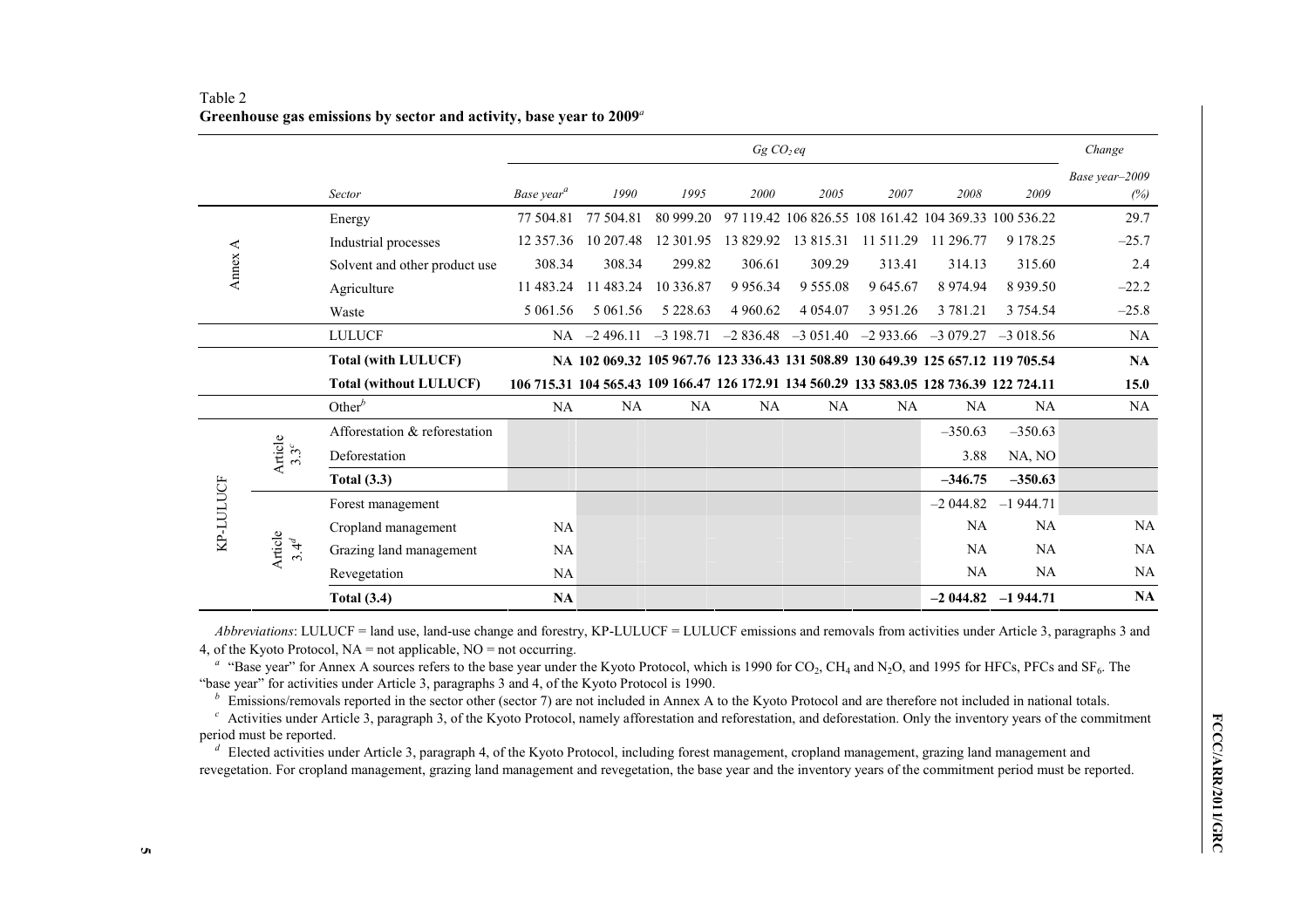5. Table 3 provides information on the most important emissions and removals and accounting parameters that will be included in the compilation and accounting database.

### Table 3

### **Information to be included in the compilation and accounting database in**  $t CO<sub>2</sub>$  **eq**

|                                                                                                                    | As reported | Revised<br>estimates | Final <sup>b</sup><br>Adjustment <sup>a</sup> | Accounting<br>$\mathit{quantity}^c$ |
|--------------------------------------------------------------------------------------------------------------------|-------------|----------------------|-----------------------------------------------|-------------------------------------|
| <b>Commitment period reserve</b>                                                                                   | 601 802 826 |                      | 601 802 826                                   |                                     |
| Annex A emissions for current inventory year                                                                       |             |                      |                                               |                                     |
| CO <sub>2</sub>                                                                                                    | 104 326 511 | 104 336 165          | 104 336 165                                   |                                     |
| CH <sub>4</sub>                                                                                                    | 8740736     | 8 809 096            | 8 809 096                                     |                                     |
| $N_2O$                                                                                                             | 6 865 963   | 6 968 733            | 6968733                                       |                                     |
| <b>HFCs</b>                                                                                                        | 2 568 960   |                      | 2 568 960                                     |                                     |
| <b>PFCs</b>                                                                                                        | 36 132      |                      | 36 132                                        |                                     |
| SF <sub>6</sub>                                                                                                    | 5 0 1 9     |                      | 5 0 1 9                                       |                                     |
| <b>Total Annex A sources</b>                                                                                       | 122 543 322 | 122 724 106          | 122 724 106                                   |                                     |
| Activities under Article 3, paragraph 3, for<br>current inventory year                                             |             |                      |                                               |                                     |
| 3.3 Afforestation and reforestation on non-<br>harvested land for current year of commitment<br>period as reported | $-350626$   |                      | $-350626$                                     |                                     |
| 3.3 Afforestation and reforestation on harvested<br>land for current year of commitment period as<br>reported      | NA          |                      | NA                                            |                                     |
| 3.3 Deforestation for current year of commitment<br>period as reported                                             | NA, NO      |                      | NA, NO                                        |                                     |
| Activities under Article 3, paragraph 4, for<br>current inventory year <sup><math>d</math></sup>                   |             |                      |                                               |                                     |
| 3.4 Forest management for current year of<br>commitment period                                                     | $-1944710$  |                      | $-1944710$                                    |                                     |
| 3.4 Cropland management for current year of<br>commitment period                                                   |             |                      |                                               |                                     |
| 3.4 Cropland management for base year                                                                              |             |                      |                                               |                                     |
| 3.4 Grazing land management for current year of<br>commitment period                                               |             |                      |                                               |                                     |
| 3.4 Grazing land management for base year                                                                          |             |                      |                                               |                                     |
| 3.4 Revegetation for current year of commitment<br>period                                                          |             |                      |                                               |                                     |
| 3.4 Revegetation in base year                                                                                      |             |                      |                                               |                                     |

Abbreviations: NA = not applicable, NO = not occurring.<br>
"Adjustment" is relevant only for Parties for which the expert review team has calculated one or more adjustment(s).<br>
"Final" includes revised estimates, if any, an paragraph 3, and elected activities under Article 3, paragraph 4, if any.<br><sup>*d*</sup> Activities under Article 3, paragraph 4, are relevant only for Parties that elected one or more such activities.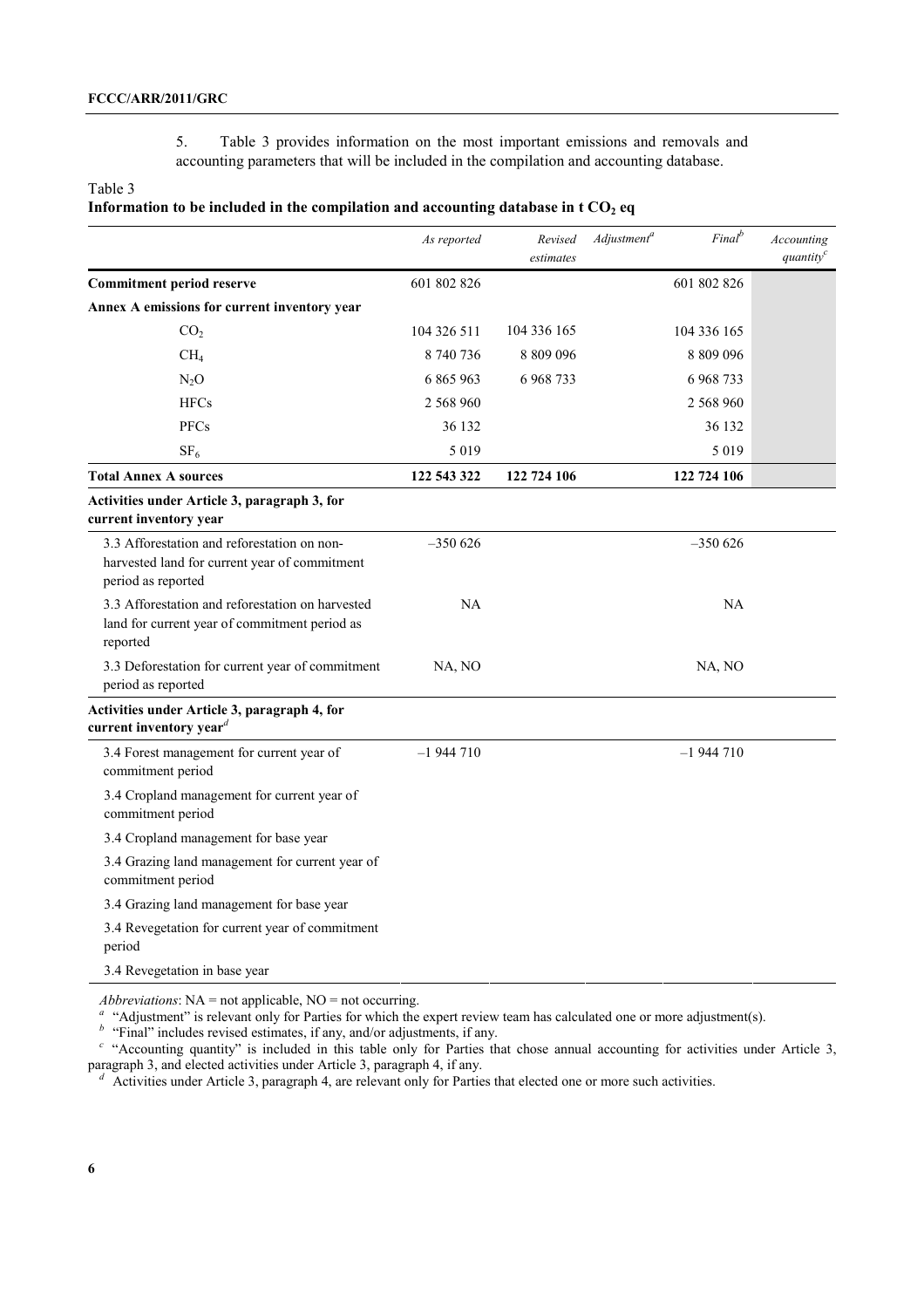# **II. Technical assessment of the annual submission**

# **A. Overview**

# **1. Annual submission and other sources of information**

6. The 2011 national inventory report (NIR) was submitted on 15 April 2011; the common reporting format (CRF) tables were submitted on 19 April 2011 and resubmitted on 26 May 2011. The submission contains a complete set of CRF tables for the period 1990–2009 and an NIR. Greece also submitted information required under Article 7, paragraph 1, of the Kyoto Protocol, including information on: activities under Article 3, paragraphs 3 and 4, of the Kyoto Protocol, accounting of Kyoto Protocol units, changes in the national system and in the national registry, and adverse impacts under Article 3, paragraph 14, of the Kyoto Protocol. The standard electronic format (SEF) tables were submitted on 19 April 2011. The annual submission was submitted in accordance with decision 15/CMP.1. The ERT noted that Greece submitted the CRF and SEF tables slightly after the due date of 15 April but within the six-week period after which the consequences of late submission apply under decision 15/CMP.1. In response to a question raised during the review, the Party explained that the delay was due to a computer problem. The ERT recommends that Greece take measures in order to ensure that, in the future, all parts of its inventory submission will be submitted by 15 April.

7. Greece officially submitted revised emission estimates on 23 September 2011 in response to the list of potential problems and further questions raised by the ERT during the course of the centralized review (see paras. 44, 45 and 52 below). In addition, Greece officially submitted revised emission estimates on 18 October 2011 in response to the list of potential problems and further questions raised by the ERT during the review of the annual submission of the EU (see para. 84 below). The values used in this report are based on the values contained in the submissions of 23 September and 18 October 2011.

8. Where necessary, the ERT also used previous years' submissions during the review. In addition, the ERT used the standard independent assessment report (SIAR), parts I and II, to review information on the accounting of Kyoto Protocol units (including the SEF tables and their comparison report) and on the national registry.<sup>3</sup>

9. During the review, Greece provided the ERT with additional information and documents which are not part of the annual submission but are in many cases referenced in the NIR. The full list of information and documents used during the review is provided in annex I to this report.

# Completeness of inventory

10. The inventory covers most source and sink categories for the period 1990–2009 and is complete in terms of years and geographical coverage. The ERT noted that Greece improved the completeness of its inventory for its 2011 submission, for example by reporting estimates for some categories for the first time (e.g. in the LULUCF and waste sectors). However, Greece did not report  $CO<sub>2</sub>$  emissions from soda ash use for uses other

 <sup>3</sup> The SIAR, parts I and II, is prepared by an independent assessor in line with decision 16/CP.10 (paras.  $5(a)$ ,  $6(c)$  and  $6(k)$ ), under the auspices of the international transaction log (ITL) administrator using procedures agreed in the Registry System Administrators Forum. Part I is a completeness check of the submitted information relating to the accounting of Kyoto Protocol units (including the SEF tables and their comparison report) and to national registries. Part II contains a substantive assessment of the submitted information and identifies any potential problem regarding information on the accounting of Kyoto Protocol units and the national registry.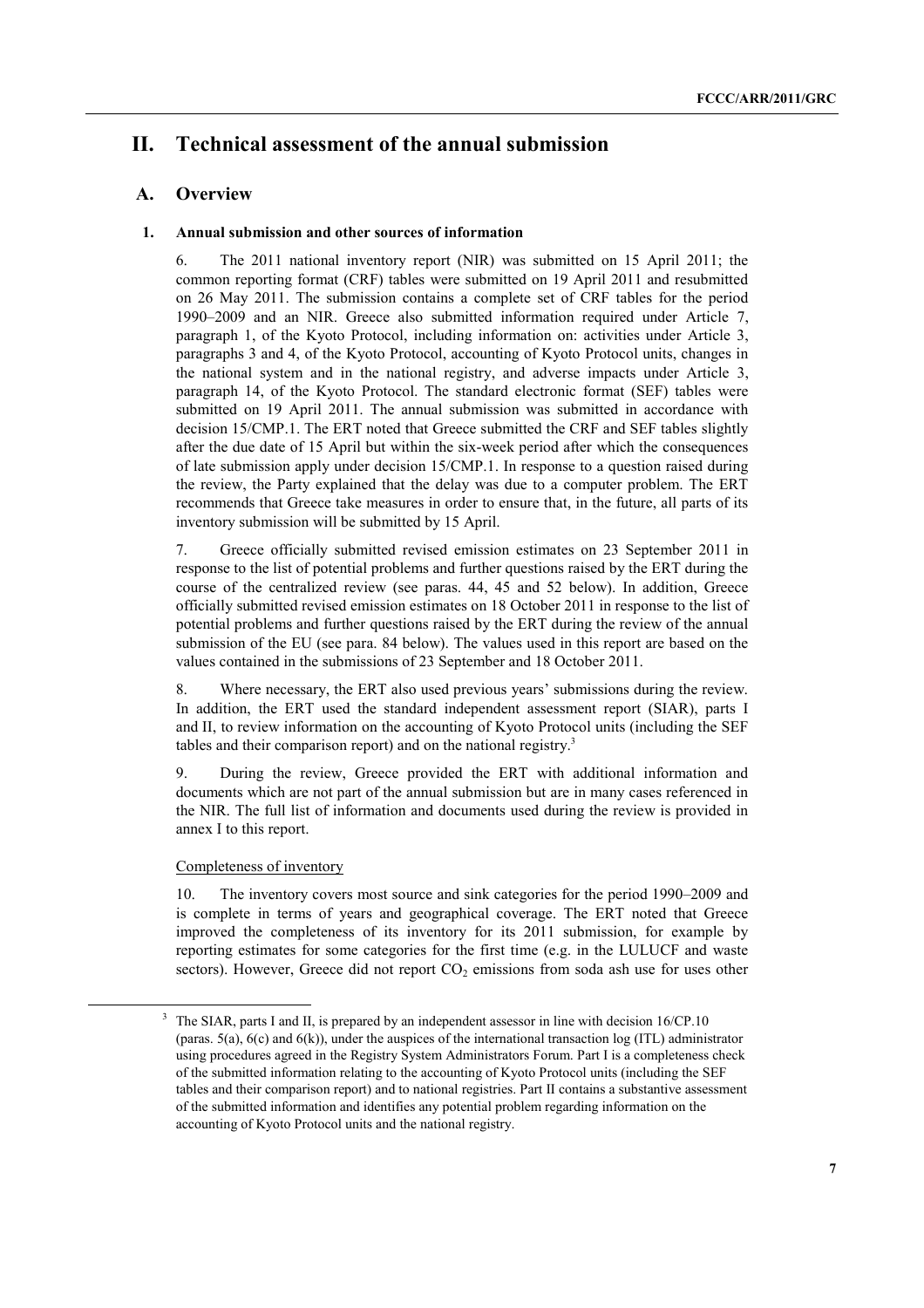than glass production, a category for which the Intergovernmental Panel on Climate Change (IPCC) *Revised 1996 IPCC Guidelines for National Greenhouse Gas Inventories* (hereinafter referred to as the Revised 1996 IPCC Guidelines) provide estimation methodologies. However, in response to the list of potential problems and further questions raised by the ERT, the Party provided estimates for this category (see para. 52 below). In addition, Greece did not provide estimates for some mandatory and non-mandatory LULUCF categories and pools, for potential emissions of fluorinated gases (F-gases) and for other categories for which there are no methodologies available in the Revised 1996 IPCC Guidelines or the IPCC *Good Practice Guidance and Uncertainty Management in National Greenhouse Gas Inventories* (hereinafter referred to as the IPCC good practice guidance).

11. In response to the list of potential problems and further questions raised by the ERT, Greece provided revised estimates for emissions from navigation and lubricant use (see paras. 44 and 45 below). Further, in response to questions raised during the review of the annual submission of the EU, Greece provided revised emission estimates for industrial waste disposal (see para. 84 below). The ERT encourages Greece to report, in its next annual submission, estimates for categories not yet addressed, in order to further improve the completeness and accuracy of its inventory.

## **2. A description of the institutional arrangements for inventory preparation, including the legal and procedural arrangements for inventory planning, preparation and management**

#### **Overview**

12. The ERT concluded that the national system continues to perform its required functions.

13. The Party described the changes to the national system since the previous annual submission; these changes relate to the change of the national focal point (see para. 104 below).

#### Inventory planning

14. The NIR describes the national system and institutional arrangements for the preparation of the inventory. The Ministry of Environment, Energy and Climate Change (MEECC) (formerly the Ministry of Environment, Physical Planning and Public Works) has overall responsibility for the national inventory. The School of Chemical Engineering of the National Technical University of Athens has responsibility for compiling the technical and scientific aspects of the annual inventory, and various ministries and agencies are responsible for ensuring the provision of data. International and national associations, along with individual industrial companies, contribute to the provision of data and the development of methodologies. The Party develops an improvement plan annually in order to comply with the IPCC good practice guidance and the "Guidelines for the preparation of national communications by Parties included in Annex I to the Convention, Part I: UNFCCC reporting guidelines on annual inventories" (hereinafter referred to as the UNFCCC reporting guidelines).

15. In order to address the gaps in its reporting on the LULUCF sector and as part of an improvement programme for the LULUCF sector that began in 2008, the Party has started to develop a new database on land-use changes (the Land-use Change Database) within MEECC. The implementation of this improvement programme allowed Greece to provide estimates for a range of land-use change categories for the first time in its 2010 submission, but no improvements were noted in the 2011 submission. The ERT strongly recommends that the Party continue its efforts to strengthen its national system so that it can perform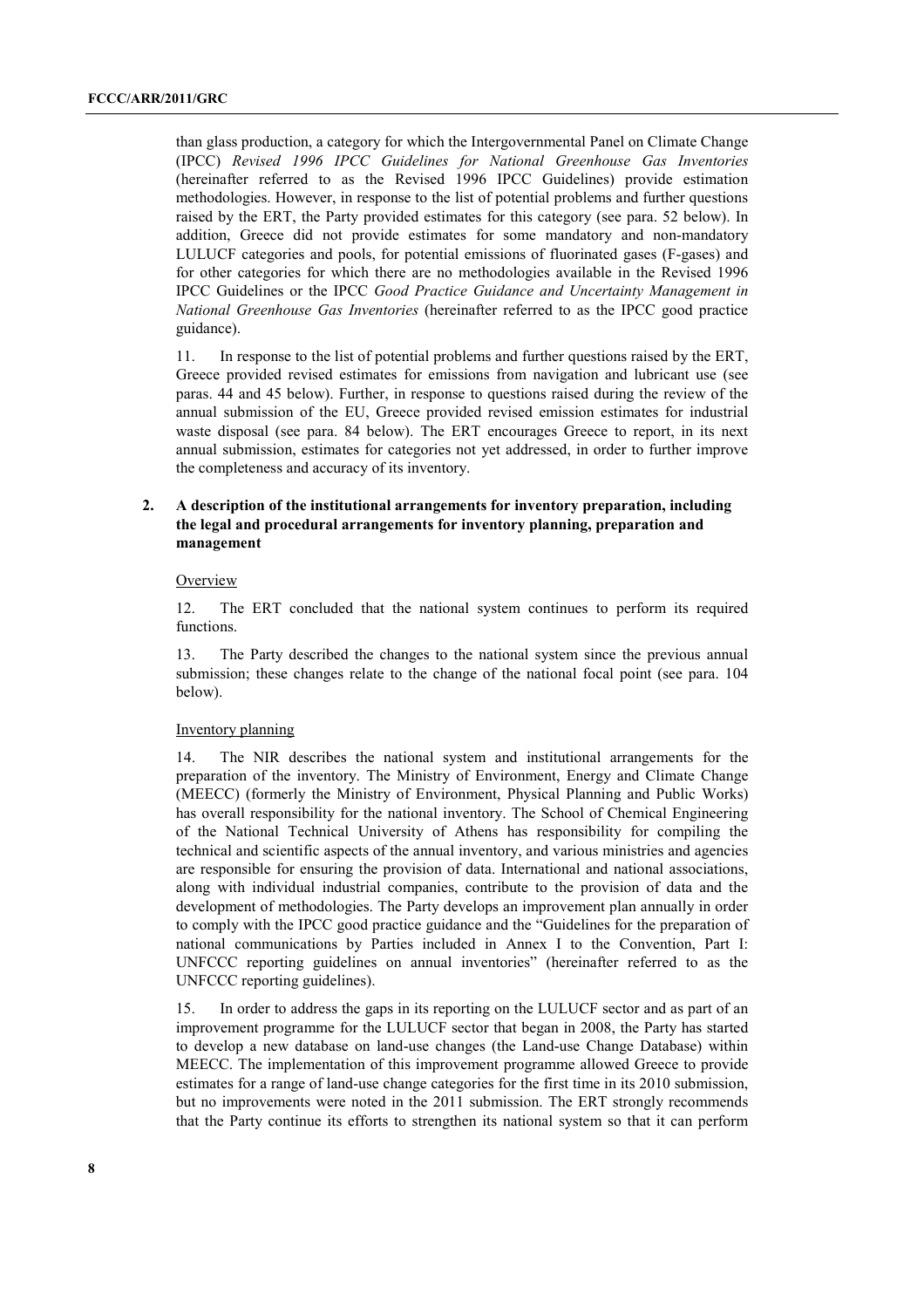fully all its required functions, particularly those related to its reporting on the LULUCF sector and on activities under Article 3, paragraphs 3 and 4, of the Kyoto Protocol.

#### Inventory preparation

#### *Key categories*

16. Greece has reported a key category tier 1 analysis, both level and trend assessment, as part of its 2011 submission. There are important differences between the 2011 key category analysis and the results of the analysis presented in previous submissions. These differences refer to the number and identification of the key categories and are closely connected to the disaggregation of categories in the energy and agriculture sectors, following the suggestions made by the ERT during the 2010 review. The key category analysis performed by the Party and that performed by the secretariat<sup>4</sup> produced similar results for 2009. Greece has included the LULUCF sector in its key category analysis, which was performed in accordance with the IPCC good practice guidance and the IPCC *Good Practice Guidance for Land Use, Land-Use Change and Forestry* (hereinafter referred to as the IPCC good practice guidance for LULUCF). The ERT acknowledges that Greece uses the key category analysis as a tool to support and guide improvements to its inventory.

17. Greece has identified  $CO<sub>2</sub>$  emissions from afforestation and reforestation and forest management under Article 3, paragraphs 3 and 4, of the Kyoto Protocol as key categories. The NIR and KP-LULUCF tables provide details on the criteria used to determine the key categories.

#### *Uncertainties*

18. Greece has provided a tier 1 uncertainty analysis in accordance with the IPCC good practice guidance both for level and trend, as well as excluding and including LULUCF. The quantitative uncertainty estimate for total GHG emissions (without LULUCF) was 8.7 per cent for 2009, while the estimated trend uncertainty was 11.3 per cent. The quantitative uncertainty estimate for total GHG emissions (with LULUCF) was 8.9 per cent for 2009, while the estimated trend uncertainty was 11.5 per cent. Compared with the values provided in the 2010 inventory submission, the uncertainty estimates have increased slightly, mainly due to revised uncertainty estimates of activity data (AD) for solid waste disposal. In general, Greece still uses many IPCC default uncertainty values and, therefore, improvements in emission estimates are not always reflected in lower uncertainties. Therefore, the ERT reiterates the encouragement of the previous review reports that Greece use more country-specific information on uncertainties for categories for which IPCC default uncertainty values have been used. Greece uses the uncertainty analysis to prioritize further improvements to its inventory.

#### *Recalculations and time-series consistency*

19. Recalculations have been performed and reported in accordance with the IPCC good practice guidance. The total effect of the recalculations was a 0.1 per cent decrease in estimated total GHG emissions for the base year and a 0.02 per cent increase in estimated

 <sup>4</sup> The secretariat identified, for each Party, the categories that are key categories in terms of their absolute level of emissions, applying the tier 1 level assessment as described in the IPCC *Good Practice Guidance for Land Use, Land-Use Change and Forestry*. Key categories according to the tier 1 trend assessment were also identified for Parties that provided a full set of CRF tables for the base year or period. Where the Party performed a key category analysis, the key categories presented in this report follow the Party's analysis. However, they are presented at the level of aggregation corresponding to a tier 1 key category assessment conducted by the secretariat.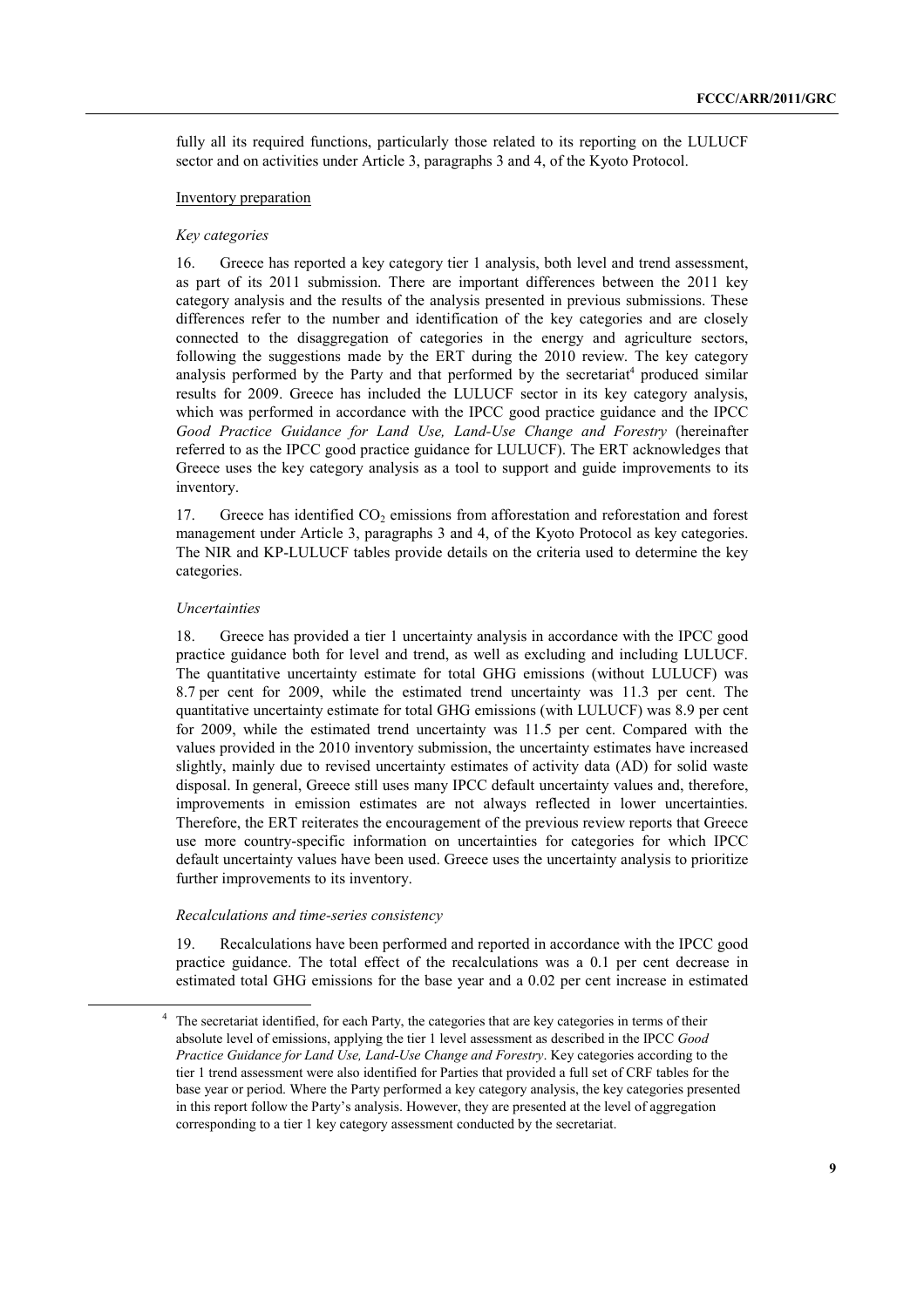total GHG emissions for 2008. Some of the most significant changes (in absolute terms) in the estimates for  $2008$  are increases in  $CH_4$  emissions from enteric fermentation and from solid waste disposal on land and decreases in CH<sub>4</sub> emissions from manure management and from wastewater handling.  $CH_4$  emissions from enteric fermentation and from manure management were revised using a new methodology. The AD used to estimate emissions from cattle and sheep were also revised. The recalculations in the waste sector were mainly due to revised AD and parameters (e.g. the fraction of degradable organic carbon ( $DOC<sub>f</sub>$ ) and the methane correction factor (MCF) for unmanaged landfills). In general, the rationale for the recalculations is explained transparently in the NIR and in CRF table 8(b). However, the ERT noted that there are a few cases in the LULUCF and waste sectors where the explanations provided by the Party were not fully transparent. No problems with the time series were identified.

#### *Verification and quality assurance/quality control approaches*

20. Greece's quality assurance/quality control (QA/QC) system is based on standard 9001:2000 of the International Organization for Standardization, was established in 2004 and has been developed in line with the IPCC good practice guidance. The QA/QC manual was last revised in May 2008. The National Technical University of Athens, in close cooperation with MEECC, is responsible for the implementation of the QA/QC system. In response to questions raised during the review, the Party provided additional information on implemented QA/QC procedures and verification activities for all sectors apart from the LULUCF sector. This information suggests that for all key categories, except for coal mining and handling and for wastewater handling, sector-specific QA/QC procedures exist. Therefore, the ERT recommends that Greece also implement sector-specific QA/QC procedures for these two key categories and for the LULUCF sector. In addition, the present ERT reiterates the recommendation in the previous review report that Greece provide additional information on its QA/QC procedures for the data supplied by external sources (in particular the EU emissions trading scheme (EU ETS)).

21. In response to recommendations in the previous review report, the Party provided information in its 2011 submission on training activities. In response to questions raised during the review, the Party clarified that it had nominated experts currently responsible for the inventory to the UNFCCC roster of experts, and that one expert had participated in the review of national communications.

#### *Transparency*

22. Greece has further improved the transparency of its NIR, which includes wellstructured and clear information on the key categories, methods, data sources, uncertainty estimates, recalculations, QA/QC procedures and verification activities for most of the categories. However, the ERT recommends that Greece include in the NIR additional information on some categories, as addressed in the sector-specific chapters of this report (e.g. in the energy sector (see paras. 31 and 36–42 below), the agriculture sector (see paras. 55 below), the LULUCF sector (see paras. 66–67, 72–74 and 79–80 below) and the waste sector (see paras. 82 and 88 below), as well as on the activities under Article 3, paragraph 3, of the Kyoto Protocol (see paras. 90 and 92–95 below)).

23. In addition, the ERT identified a few inconsistencies between CRF table summary 3 and the NIR (e.g.  $CH_4$  emissions from manure management and  $N_2O$  emissions from agricultural soils). The Party clarified these issues during the review. The ERT also identified differences between CRF table 7 and the key category analysis in the NIR due to the disaggregation of key categories in the NIR (e.g. stationary combustion and LULUCF), which is not reflected in CRF table 7. The ERT recommends that the Party correct these errors in its next annual submission.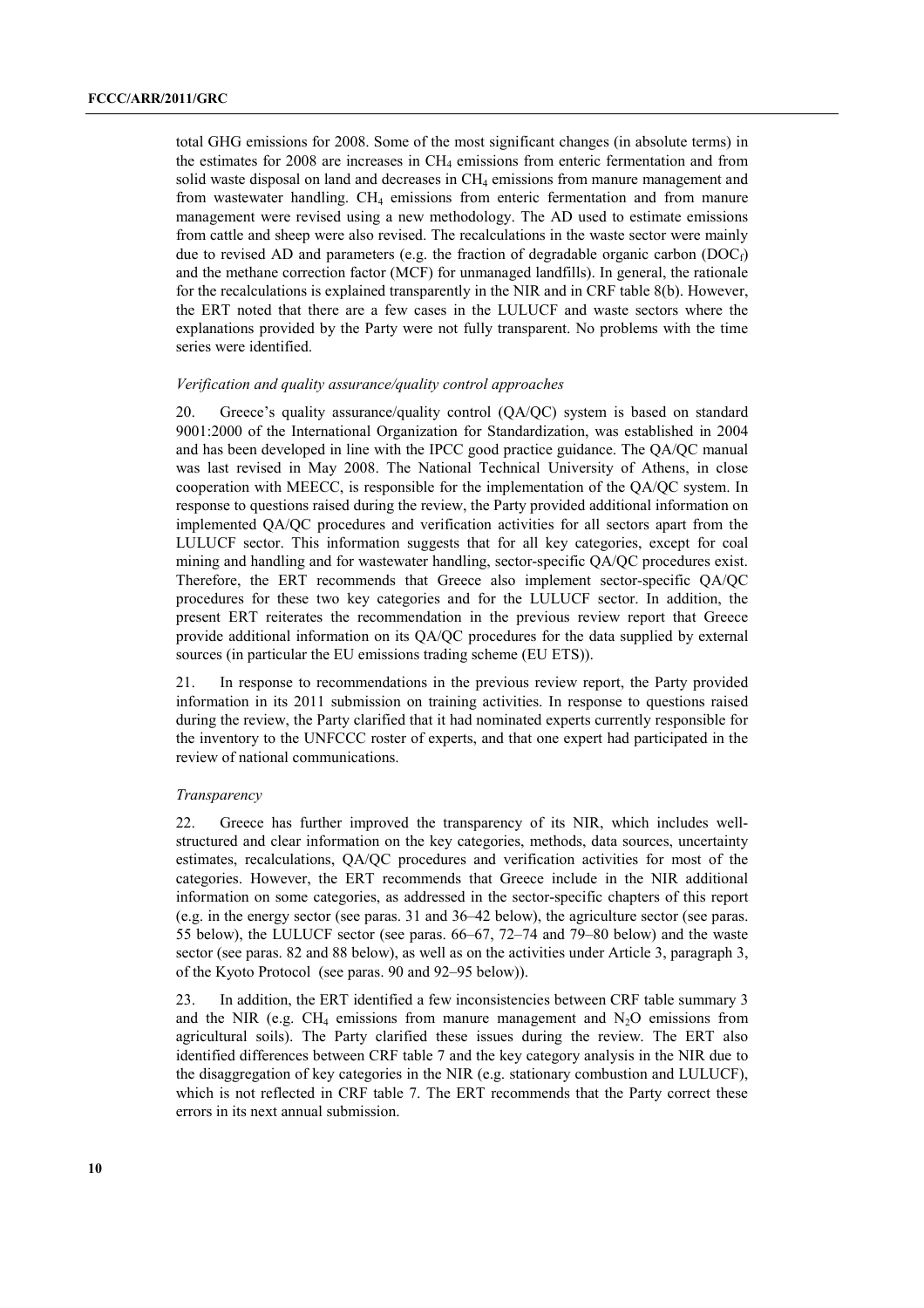#### Inventory management

24. Greece has a centralized archiving system, which includes the archiving of disaggregated emission factors (EFs) and AD, and documentation on how these factors and data have been generated and aggregated for the preparation of the inventory. The archived information also includes internal documentation on QA/QC procedures, external and internal reviews, and documentation on annual key categories and key category identification, and planned inventory improvements. The centralized archiving system is located at MEECC and is updated annually upon completion of the inventory cycle. The ERT noted that, during the review, Greece was able to provide all requested additional archived information in a timely manner.

#### **3. Follow-up to previous reviews**

25. Greece has addressed several issues raised in previous review reports and followed their recommendations where appropriate or possible. This applies, in particular, to the industrial processes and agriculture sectors. However, for the LULUCF sector, hardly any improvements have been identified in response to the recommendations made in the previous review report; the major recommendations that have not yet been implemented by the Party are:

 (a) The implementation of sector-specific QA/QC procedures for all key categories and for the LULUCF sector and the provision of additional information on the QA/QC procedures for the data supplied by external sources (in particular the EU ETS);

Increasing the completeness and transparency in the LULUCF sector, in particular with regard to the change in the forest definition, the narrow definition of "managed forests" and the method used to calculate changes in carbon stocks in living biomass;

 (c) Increasing transparency regarding KP-LULUCF activities, in particular through the provision of an explanation of: how afforestation and reforestation activities occurring on former grassland or unmanaged forests are estimated; the method used to identify land-use changes for the Land-use Change Database; and the QA/QC procedures that have been implemented;

Ensuring the necessary capacity within the local Forest Services to acquire and report data on deforestation for all of the country's 51 prefectures in accordance with the requirements of paragraph 20 of the annex to decision 16/CMP.1;

 (e) Reporting on all forest land that has legally or illegally lost its original forest cover.

#### **4. Areas for further improvement**

#### Identified by the Party

26. The 2011 NIR identifies several areas for improvement relating to specific categories. As a cross-cutting issue, the Party mentions that the improvement of the completeness of the GHG inventory is being further investigated through the inclusion of emission estimates, in the next annual submission, for categories for which IPCC methods and EFs do not exist. However, the planned improvements are not prioritized in the NIR and no time frame is provided. Therefore, the ERT encourages the Party to provide, in its next NIR, details of the planned improvements, together with a prioritization and a time frame for their implementation.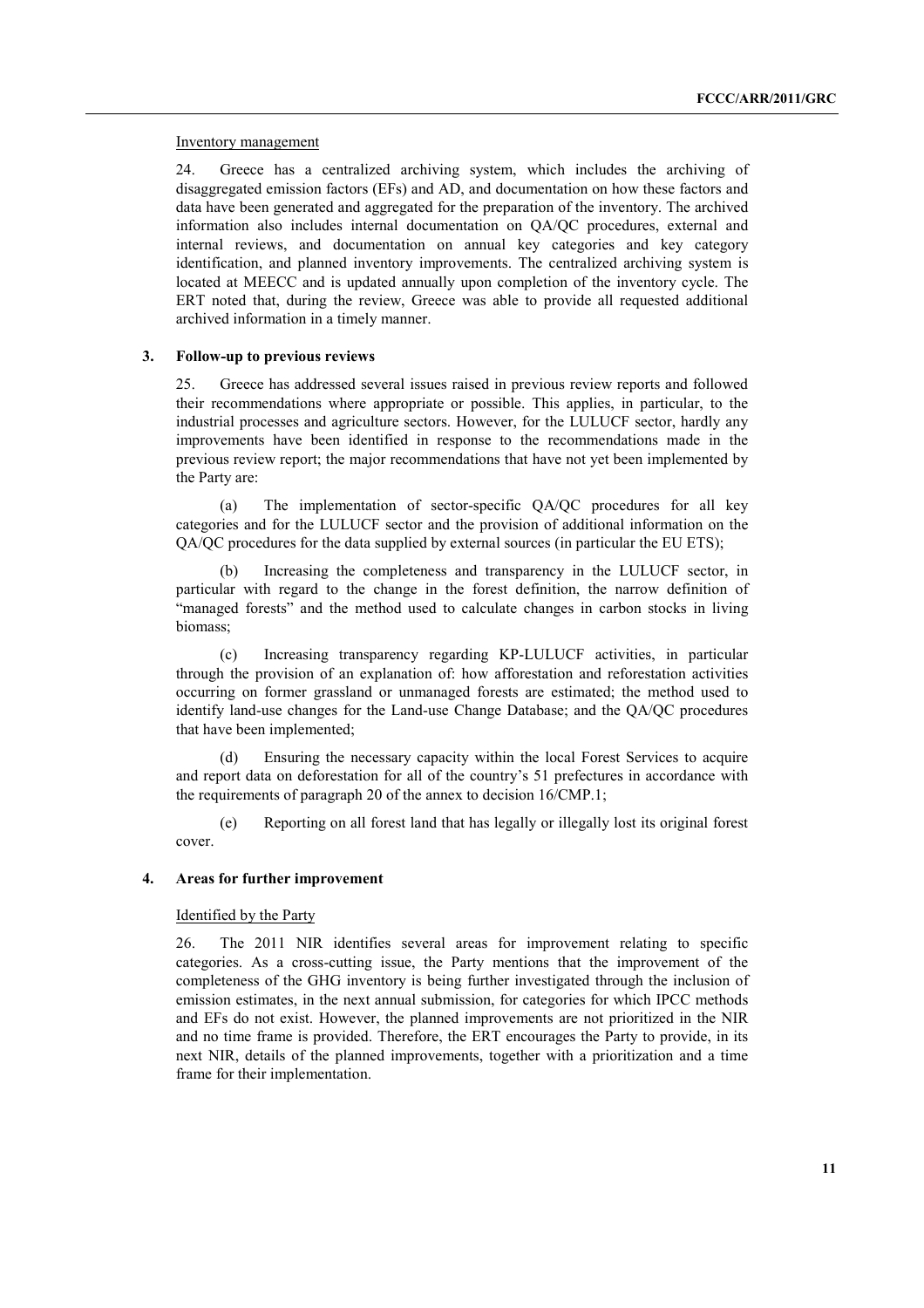Identified by the expert review team

27. During the review, the ERT identified several cross-cutting issues for improvement. These are listed in paragraph 120 below.

28. Recommended improvements relating to specific categories are presented in the relevant sector chapters of this report.

#### **B. Energy**

#### **1. Sector overview**

29. The energy sector is the main sector in the GHG inventory of Greece. In 2009, emissions from the energy sector amounted to  $100,536.22$  Gg CO<sub>2</sub> eq, or 81.9 per cent of total GHG emissions. Since 1990, emissions have increased by 29.7 per cent. The key driver for the rise in emissions is the substantial increase in emissions from the transport category, which grew by 73.3 per cent between 1990 and 2009. Fuel combustion was the largest contributor to emissions in the sector, with 98.5 per cent. Within the sector, 54.5 per cent of the emissions were from energy industries, followed by 25.6 per cent from transport, 10.9 per cent from other sectors and 7.4 per cent from manufacturing industries and construction. Fugitive emissions from solid fuels accounted for 1.4 per cent and the remaining 0.2 per cent were from fugitive emissions from oil and natural gas.

30. The Party has made recalculations for the energy sector between the 2010 and 2011 submissions, some of which were made in response to the recommendation in the previous review report, while others were due to the use of more accurate AD. The impact of these recalculations on the energy sector is an increase in emissions of 0.04 per cent for 2008. The main recalculations took place for the following reasons:

 (a) The use of updated AD (e.g. updated AD for solid fuel use in manufacturing industries based on plant-specific information from EU ETS reports and updated AD for transport);

 (b) The correction of errors that were made in previous submissions (e.g. the AD used in the calculation of emissions for public electricity and heat production);

 (c) The reallocation of GHG emissions from the use of gas in gas works from gaseous fuels to solid fuels in the same category, which has no impact on total GHG emissions;

 (d) The correct reporting of fuels in the industrial processes sector and those used for international aviation in the CRF tables, which has no impact on total GHG emissions.

31. The reporting on the energy sector is generally transparent and Greece has provided detailed information on the methodologies used, the descriptions of assumptions, the rationale for the recalculations and details of planned improvements in the sector. However, the ERT noted that the Party could further enhance transparency by providing, in the NIR, more background documentation on EFs (e.g. for other fuels in other sectors, and those based on data from the *2006 IPCC Guidelines for National Greenhouse Gas Inventories* and from the core inventory of air emissions (CORINAIR), including an explanation of their appropriateness to the national circumstances of Greece) and disaggregated AD (e.g. other fuels in other (manufacturing industries and construction), waste fuels for combustion by category, lubricant use by category, bituminous coal and lignite by category and biomass in residential). The ERT recommends that Greece enhance the transparency of its reporting by providing the above information in its next NIR.

32. The present ERT agrees with the conclusion of the previous ERT that the Party has not provided sufficient information in its NIR to confirm whether the EU ETS data have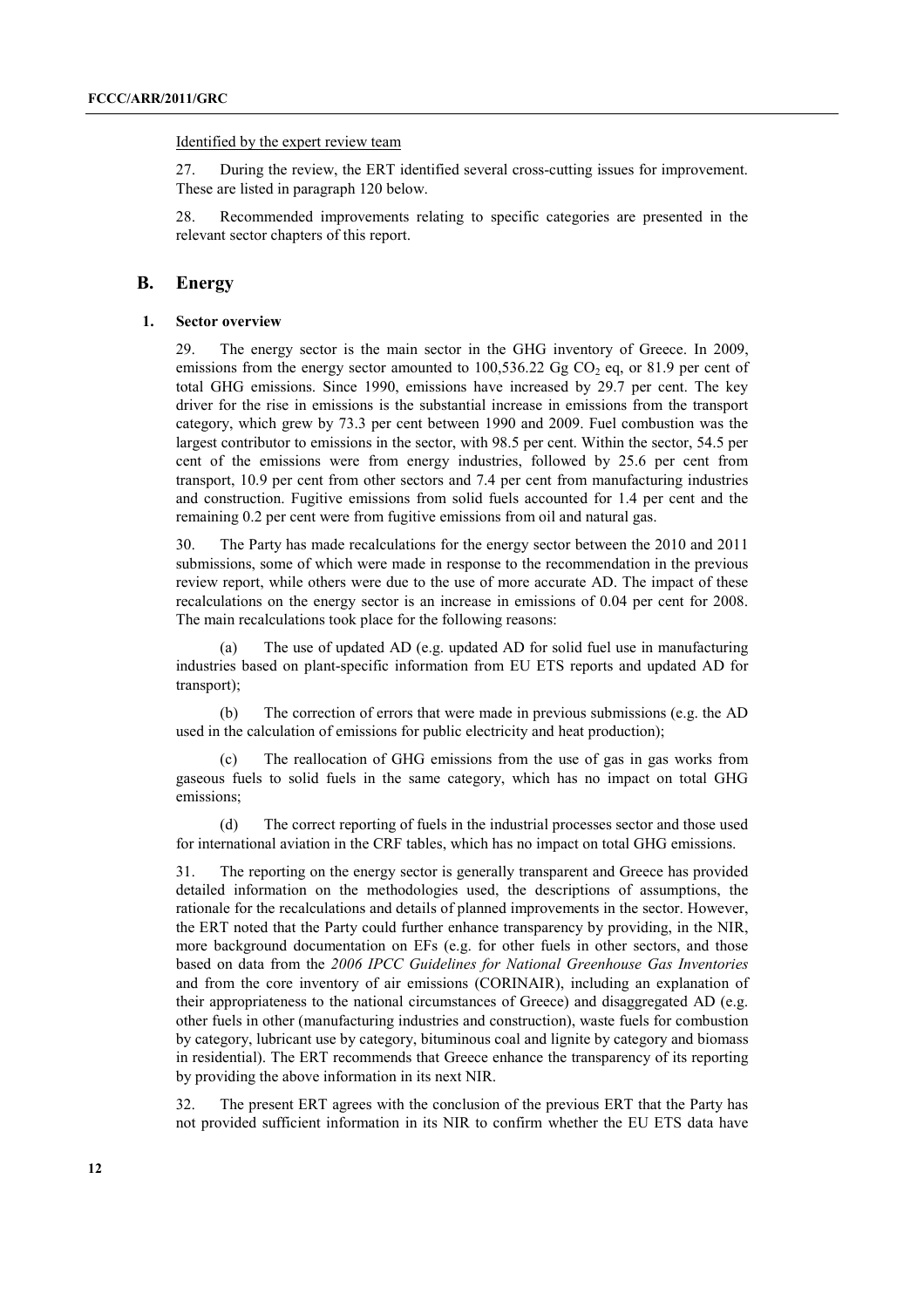been prepared and incorporated in the inventory submission in line with the IPCC good practice guidance. Since there is still a lack of relevant information provided in the 2011 NIR, the ERT raised questions during the review on the AD, EFs and methodological tier levels used by Greece for the calculation of emissions in the energy sector. In response to these questions, Greece provided more background information for clarification purposes. The ERT recommends that Greece provide detailed information (e.g. in an annex to the NIR) on the EU ETS data used, including an analysis of their completeness and consistency with the IPCC methodology, and on the verification procedure applied to ensure conservation of the fuel mass balance and completeness of the data and that the Party report on the progress made with regard to this issue in its next NIR.

33. The sectoral information in the report and in the CRF tables is generally correct and accurate. However, the ERT noticed some errors in the NIR (e.g. fugitive  $CH_4$  emissions from solid fuels for the years 2008 and 2009 in NIR table 3.1; the notation keys used to report fugitive  $CO_2$  emissions from solid fuels for the years 2000–2009, which should be reported as not occurring ("NO") and not as included elsewhere, not occurring ("IE, NO") in NIR table 3.1; and the EF for jet kerosene in civil aviation in NIR table 3.13) and in the CRF tables (e.g. the apparent energy consumption excluding non-energy use and feedstocks in CRF table 1.A(c); jet kerosene used in international aviation from 2003 to 2004 in CRF table 1.C; and CH<sub>4</sub> and N<sub>2</sub>O emissions from liquid fuels in railway transportation). The ERT recommends that Greece correct these data and enhance its QC procedures for its next annual submission.

#### **2. Reference and sectoral approaches**

#### Comparison of the reference approach with the sectoral approach and international statistics

34. Greece has calculated CO<sub>2</sub> emissions from fossil fuel combustion using the reference approach and the sectoral approach for all years in the time series. For  $2009$ ,  $CO<sub>2</sub>$ emissions estimated using the sectoral approach were 0.31 per cent lower than those estimated using the reference approach.

35. The ERT noted that the data on jet kerosene in the CRF tables are high compared to the data from the International Energy Agency (IEA). Also, the inventory of Greece includes the consumption of aviation gasoline for civil aviation, while no such consumption is included in the IEA data. Greece explained that, since there is a discrepancy between the number of landings and take-offs (LTOs) and the corresponding fuel consumption from the national energy balance, the adjustment applied to the estimate for the base year is continuously applied in the estimation of  $CO<sub>2</sub>$  emissions from civil aviation. The ERT recommends that Greece continue its efforts to estimate the country-specific share of LTOs and the corresponding fuel consumption, and report on any progress made in this matter in its next annual submission.

#### *Feedstocks and non-energy use of fuels*

36. The ERT noted that there are some inconsistencies between CRF tables 1.A(d) and 1.A(c). In table 1.A(d), non-energy use of natural gas is reported as 8.2 PJ but in table 1.A(c), only 3.9 PJ is subtracted. For liquid fuels, table 1.A(d) reports 25 PJ, while the difference in table  $1.A(c)$  is only 15 PJ. Greece explained these differences in response to questions raised by the ERT during the review. The ERT recommends that the Party include these explanations in its next NIR. The ERT also noted that some fuels used as feedstocks and for non-energy use are still accounted for in the energy sector (e.g. natural gas used for hydrogen production and some amounts of naphtha, lubricants and other petroleum), which leads to low implied emission factors (IEFs) for  $CO<sub>2</sub>$ , CH<sub>4</sub> and N<sub>2</sub>O emissions in relevant sectors. Furthermore, the additional information on the stored carbon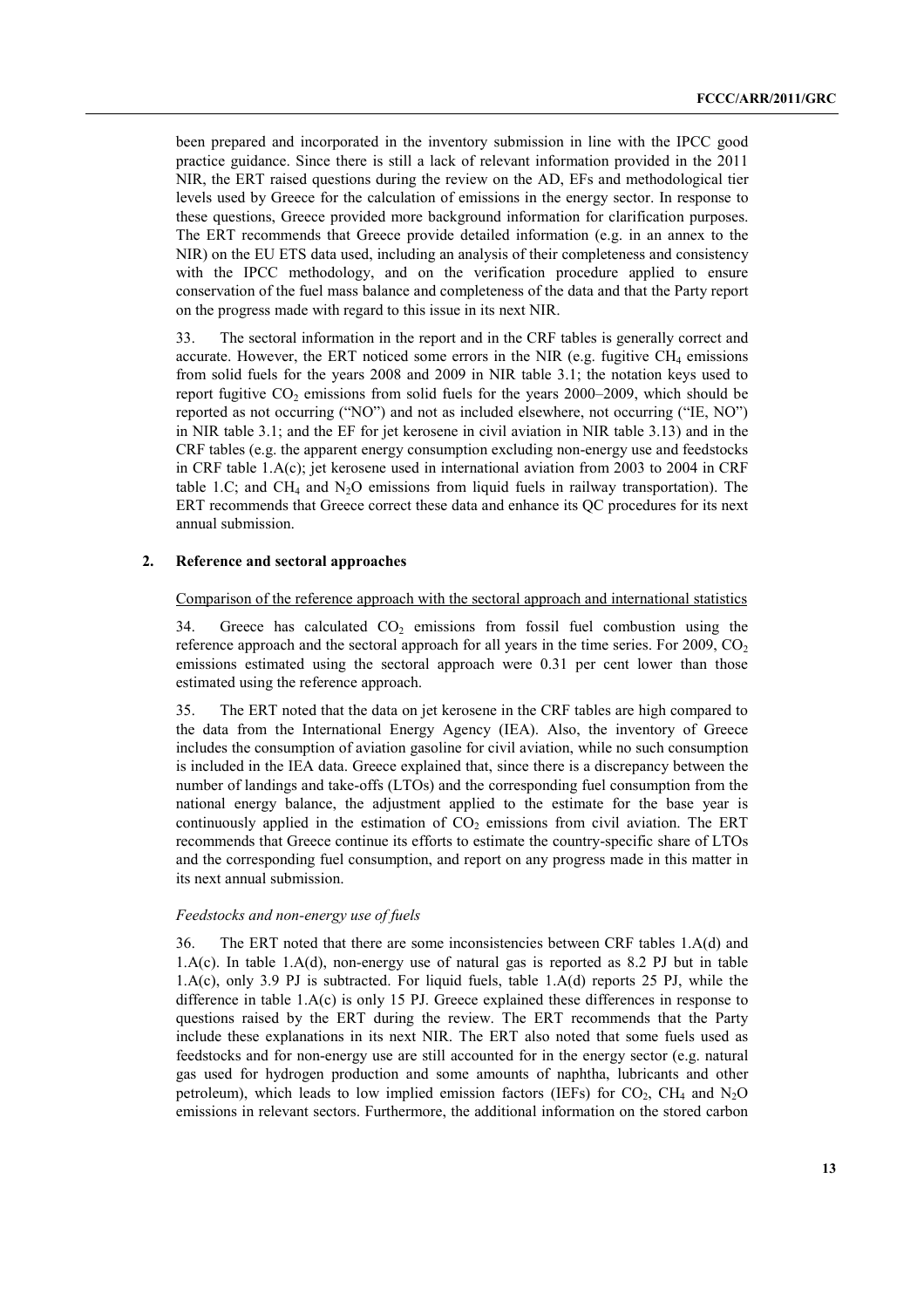of these fuels for feedstocks and non-energy use in CRF table 1.A(d) is far from complete and consistent. According to the Revised 1996 IPCC Guidelines, all feedstocks and nonenergy use should be reallocated to the industrial processes sector and not included in the energy sector. The ERT recommends that Greece exclude all fuels for feedstocks and nonenergy use from the energy sector and report, in line with the Revised 1996 IPCC Guidelines, in CRF tables 1.A(b) and 1.A(d) all feedstocks and non-energy use of fuels (as identified in the national energy balance), the associated  $CO<sub>2</sub>$  emissions and the category/sector under which they are allocated in the inventory.

37. The ERT found that CO<sub>2</sub> emissions from solid fuel combustion in ferroalloys production have been allocated to the industrial processes sector as reported in the NIR. However, the amount consumed has not been indicated in CRF tables 1.A(d), 1.A(b) and 1.A(c) (e.g. in table 1.A(d), the solid fuel used for feedstock and non-energy use is reported as "NO", which is not in line with the Revised 1996 IPCC Guidelines). Greece also regarded this as one of the reasons for the difference between the reference and the sectoral approach in the NIR, which should be not relevant if the corresponding information is correctly included in the CRF tables. The ERT recommends that Greece report, in line with the Revised 1996 IPCC Guidelines, in CRF tables 1.A(b) and 1.A(d) the feedstocks and non-energy use of solid fuels (as identified in the national energy balance), the associated CO<sub>2</sub> emissions and the category/sector under which they are allocated in the inventory and revise the relevant information in the NIR of the next annual submission.

#### **3. Key categories**

#### Stationary combustion: solid fuels  $-$  CO<sub>2</sub>

38. The ERT noted that the net calorific values and carbon EFs for lignite are significantly different for energy industries and for manufacturing industries and construction. In response to a question raised by the ERT during the review, Greece provided detailed information explaining and justifying this difference, including the fact that the lignite is distributed from different mining fields. The ERT recommends that Greece include this information in its next NIR.

### Stationary combustion: liquid fuels –  $CO<sub>2</sub>$  and N<sub>2</sub>O

39. The ERT noted that the  $CO<sub>2</sub> IEF$  for liquid fuels in petroleum refining and in all subcategories under manufacturing industries and construction fluctuates with a general decreasing trend. In response to questions raised by the ERT, Greece explained that this is due to the change in the percentage of the fuels that compose the liquid fuel mix of these subcategories. The ERT recommends that Greece provide more detailed background information on the AD and EFs for all types of liquid fuels in these subcategories in its next NIR in order to improve the transparency of the reporting.

40. The ERT noted that the carbon content reported for refinery gas (15.42 t C/TJ) is low compared to the IPCC default value (18.2 t C/TJ). In response to a question raised by the ERT during the review, Greece provided more detailed data on refinery gas and explained how the EF (including the carbon content) is computed. The ERT recommends that Greece include this explanation in its next NIR in order to improve the transparency of the inventory.

41. The ERT noted that the N<sub>2</sub>O IEF for liquid fuels in agriculture, forestry and fisheries is much lower in 2009 (23.44 kg/TJ) compared with the values in previous years  $(26.94-$ 27.70 kg/TJ). In response to a question raised by the ERT during the review, Greece explained that three liquid fuels are used in this category (i.e. diesel and heavy fuel oil for boilers, and diesel and motor gasoline for off-road machinery). In 2009, the IEF decreased due to the reduction in diesel use and the change in the allocation of diesel use between off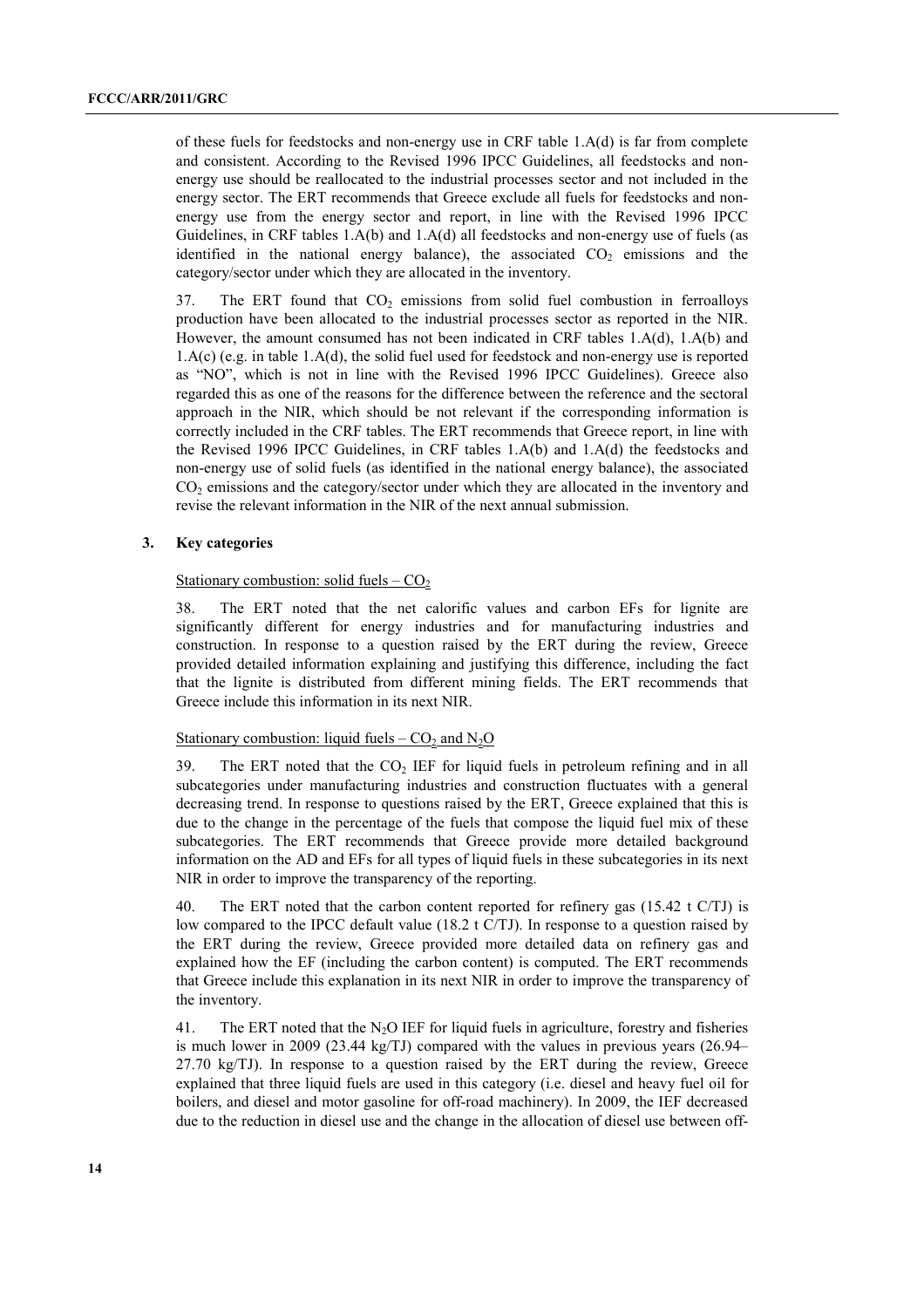road machinery and boilers. The ERT recommends that Greece provide more background information on the  $N_2O$  IEF for liquid fuels in agriculture, forestry and fisheries in its next NIR.

#### Stationary combustion: other fuels  $-$  CO<sub>2</sub>

42. In 2009, the CO<sub>2</sub> IEF for other fuels in other (manufacturing industries and construction)  $(32.73 \text{ t/T})$  is much lower compared with the value in previous years  $(89.25-$ 119.13 t/TJ). In response to a question raised by the ERT during the review, Greece explained that the other fuels in this category are alternative fuels (e.g. scrap tyres, cable coating, etc.) used in Greek cement plants and provided the AD and EFs for these fuels for further clarification. The ERT recommends that Greece include this information in its next NIR.

#### Road transportation: liquid fuels  $-CO<sub>2</sub>$

43. The ERT noted that Greece continues to apply the method used by the ERT in the initial review for calculating the consumption of lubricants for road transportation, which is based on the average lubricant consumption/fuel consumption ratio for the cluster of countries for the whole time series rather than on the data from the national energy statistics. The present ERT reiterates the recommendation in previous review reports that Greece verify the data on lubricants used for road transportation and report thereon in its next annual submission.

#### **4. Non-key categories**

#### Navigation: liquid fuels –  $CH_4$  and  $N_2O$

44. In the NIR, Greece states that the CH<sub>4</sub> and N<sub>2</sub>O EFs for national navigation refer to CORINAIR values (0.0012 g/MJ and 0.0019 g/MJ). The ERT noted that the Party is referencing an old version of the European Monitoring and Evaluation Programme /CORINAIR *Emission Inventory Guidebook*, which includes an incorrect reference to the Revised 1996 IPCC Guidelines. In response to questions raised by the ERT during the review on the rationale for using these EFs, Greece explained that, as it did not have data available concerning the different engine types and the corresponding fuel consumed, it is not possible to use the varied EFs listed in the Revised 1996 IPCC Guidelines. The ERT considers that this is not relevant as the default values contained in the Revised 1996 IPCC Guidelines do not provide EFs corresponding to different engine types but distinguish between: (a) diesel engines of ocean-going ships using residual fuel oil (CH<sub>4</sub>: 0.007 g/MJ and N<sub>2</sub>O: 0.002 g/MJ); and (b) diesel engines used in inland waterways (CH<sub>4</sub>: 0.004 g/MJ and  $N_2O$ : 0.03 g/MJ). The ERT noted that the use of CORINAIR EFs could lead to an underestimation of emissions. In response to the list of potential problems and further questions raised by the ERT, Greece provided revised emission estimates for  $CH_4$  and  $N_2O$ emissions from liquid fuels in national navigation, which are based on EFs from the Revised 1996 IPCC Guidelines. The ERT agrees with these estimates. The overall impact of this revision is an increase of 106.50 Gg  $CO<sub>2</sub>$  eq in 2009, equivalent to 0.1 per cent of total sectoral emissions.

45. The ERT noted that the IEFs for  $CH_4$  and  $N_2O$  emissions from lubricant use (0.124 kg/TJ and 0.015 kg/TJ) in national navigation are much lower than the default values in the Revised 1996 IPCC Guidelines (Reference Manual) (5.0 kg/TJ and 0.6 kg/TJ). In response to a question raised by the ERT during the review, Greece explained that it uses the CH<sub>4</sub> and N<sub>2</sub>O EFs from tables 1.7 and 1.8 of the IPCC Reference Manual (under the oil column) for lubricant use, which the ERT judged to be correct. Greece identified that the emission estimates that were calculated on the basis of these EFs were not transferred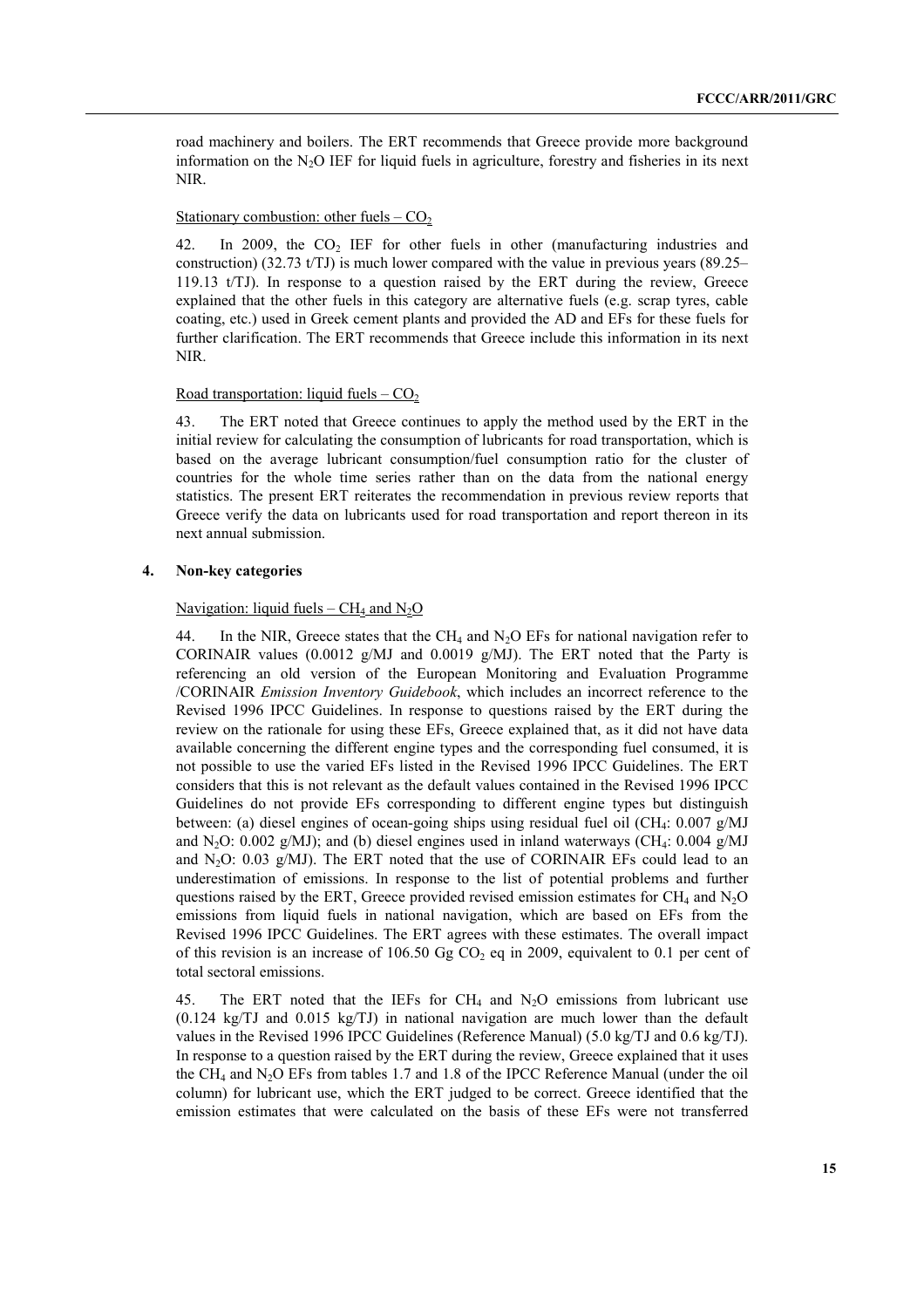correctly to the CRF Reporter, which led to lower CH<sub>4</sub> and  $N<sub>2</sub>O$  emissions in this category in the CRF tables. In response to the list of potential problems and further questions raised by the ERT, Greece provided revised emission estimates for  $CH_4$  and  $N_2O$  emissions from lubricant use, which are based on corrected values. The ERT agrees with these estimates. The overall impact of this revision is an increase of 0.05 Gg  $CO<sub>2</sub>$  eq in 2009, equivalent to less than 0.00 per cent of total sectoral emissions.

# **C. Industrial processes and solvent and other product use**

#### **1. Sector overview**

46. In 2009, emissions from the industrial processes sector amounted to 9,178.25 Gg  $CO<sub>2</sub>$  eq, or 7.5 per cent of total GHG emissions, and emissions from the solvent and other product use sector amounted to  $315.60$  Gg CO<sub>2</sub> eq, or 0.3 per cent of total GHG emissions. Since the base year, emissions have decreased by 25.7 per cent in the industrial processes sector, and increased by 2.4 per cent in the solvent and other product use sector. The key driver for the fall in emissions in the industrial processes sector is the closure of the hydrochlorofluorocarbon-22 manufacturing plant. Emissions also decreased due to the contraction in nitric acid, aluminium and cement production activities. The decrease in emissions was somewhat compensated for by the increase in HFC emissions from the consumption of halocarbons and  $SF_6$ . Within the industrial processes sector, 58.0 per cent of the emissions were from mineral products, followed by 28.0 per cent from consumption of halocarbons and  $SF_6$ , 7.9 per cent from metal production and 6.0 per cent from chemical industry.

47. Greece has made recalculations for the industrial processes sector between the 2010 and 2011 submissions. PFC emissions from aluminium production were recalculated due to methodological changes in the estimation of emissions introduced by the producer.  $CH<sub>4</sub>$ emissions from steel production and  $N<sub>2</sub>O$  emissions from nitric acid production were recalculated due to identified errors in the AD, and recalculations of HFC emissions from consumption of halocarbons and  $SF<sub>6</sub>$  were performed following updates to the AD. The impact of these recalculations on the industrial processes sector is an increase of 0.4 per cent for 2008.

48. The inventory for the industrial processes is generally complete, except for the soda ash category.  $CO<sub>2</sub>$  emissions from soda ash use in glass production were reported under other (mineral products), but other possible soda ash uses (e.g. in chemicals, soaps, detergents and flue gas desulphurization) were not taken into account (see para. 52 below). The ERT noted that potential emissions of F-gases are not reported. The ERT reiterates the encouragement of the previous review report that the Party provide estimates of the potential emissions of F-gases in its next annual submission, noting that Greece has already taken some steps to improve data on F-gas collection, as explained by the Party during the review.

49. The Party addressed most of the recommendations made in the previous review report, except for the recommendation to report publicly available AD on aluminium production in the CRF tables (see para. 50 below). The inventory for the industrial processes sector is generally transparent and the ERT commends Greece for the numerous improvements related to the increased transparency of the NIR, which were implemented in response to the recommendations in the previous review report.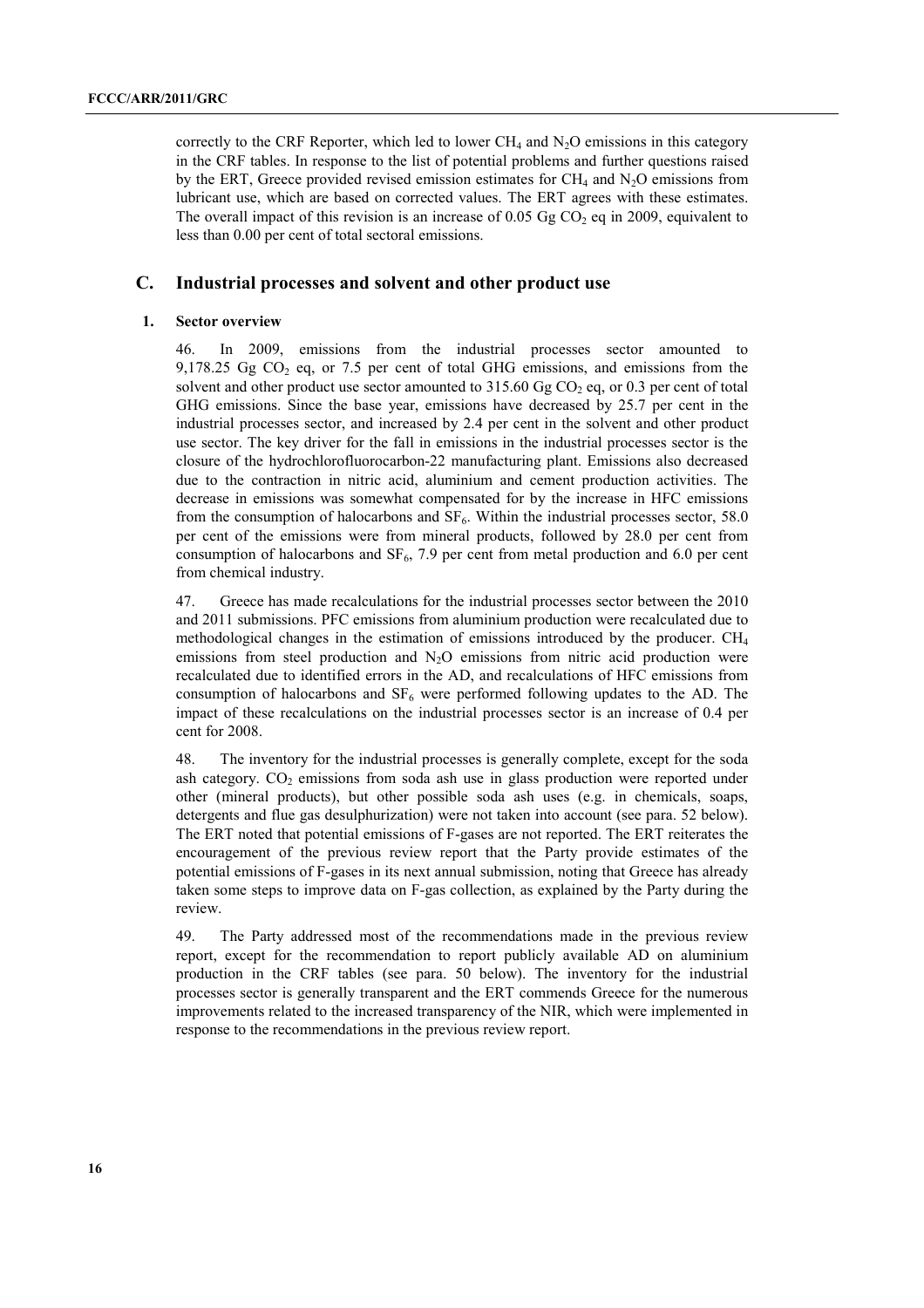#### **2. Key categories**

## Aluminium production – PFCs

50. As already noted in previous review reports, Greece does not report AD on aluminium production in the CRF tables due to the confidentiality of the data. Publicly available data on primary aluminium production published in the United Nations Industrial Commodity Statistics (Yearbook and Database) are also not reported, because they are considered inconsistent with regard to data sources and incomplete throughout the time series. Nevertheless, the ERT reiterates the recommendation that the Party report, in the CRF tables of its next annual submission, publicly available data on aluminium production in order to enable the assessment of the approximate level and trend of the IEFs for PFC emissions for a cross-country comparison and trend analysis. The ERT commends Greece for performing additional QC procedures on the plant-specific data by comparing it with publicly available data, noting that the difference between these data is, on average, just 0.13 per cent, as stated in the NIR.

# Consumption of halocarbons and  $SF_6 - HFCs$

51. HFC emissions from foam blowing are estimated with reference only to emissions from hard foam production. In response to a question raised by the ERT during the review on imported foams containing HFCs, the Party explained that the national foam market is mainly covered by the products produced in Greece. Furthermore, the Party informed the ERT that, among the companies producing foams, only one company reports on the import of extruded polystyrene foams and emissions from these products have already been taken into account in the Party's calculations. The other companies' production is concentrated only on the import of products that do not contain HFCs. The ERT notes that the information on HFC emissions from imported foams is not reflected in the NIR and recommends that Greece include a transparent explanation on the assumptions, methodologies, AD and EFs used to estimate HFC emissions from foam blowing in the next annual submission. The ERT also notes that the import of foams containing HFCs can be covered not only by companies producing foams and recommends that the Party further investigate the import of HFC-containing foam products in Greece for the next annual submission.

#### **3. Non-key categories**

#### Soda ash use  $-CO<sub>2</sub>$

52. Greece reports  $CO_2$  emissions from soda ash use as "IE, NO".  $CO_2$  emissions from soda ash use in glass production are reported under other (mineral products), but other possible soda ash uses were not taken into account. In response to questions raised by the ERT during the review, Greece provided statistics for the import/export of soda ash for the period 1998–2009 and affirmed that other uses of soda ash are non-emissive, but did not provide the necessary justification for this assumption. The ERT notes that the Revised 1996 IPCC Guidelines explicitly state that "Carbon dioxide emissions are associated with the use of soda ash. Some of the major uses include glass manufacture, chemicals, soaps, detergents and flue gas desulphurisation. For each of these uses, it is assumed that for each mole of soda ash use, one mole of  $CO<sub>2</sub>$  is emitted". In response to the list of potential problems and further questions raised by the ERT, Greece provided revised estimates for CO2 emissions from soda ash use, which are based on the national consumption of soda ash. The ERT agrees with these estimates. The overall impact of this revision in 2009 is an increase of 9.65 Gg  $CO<sub>2</sub>$  eq, equivalent to 0.1 per cent of emissions from the industrial processes sector. The ERT recommends that Greece use this revised estimate for its future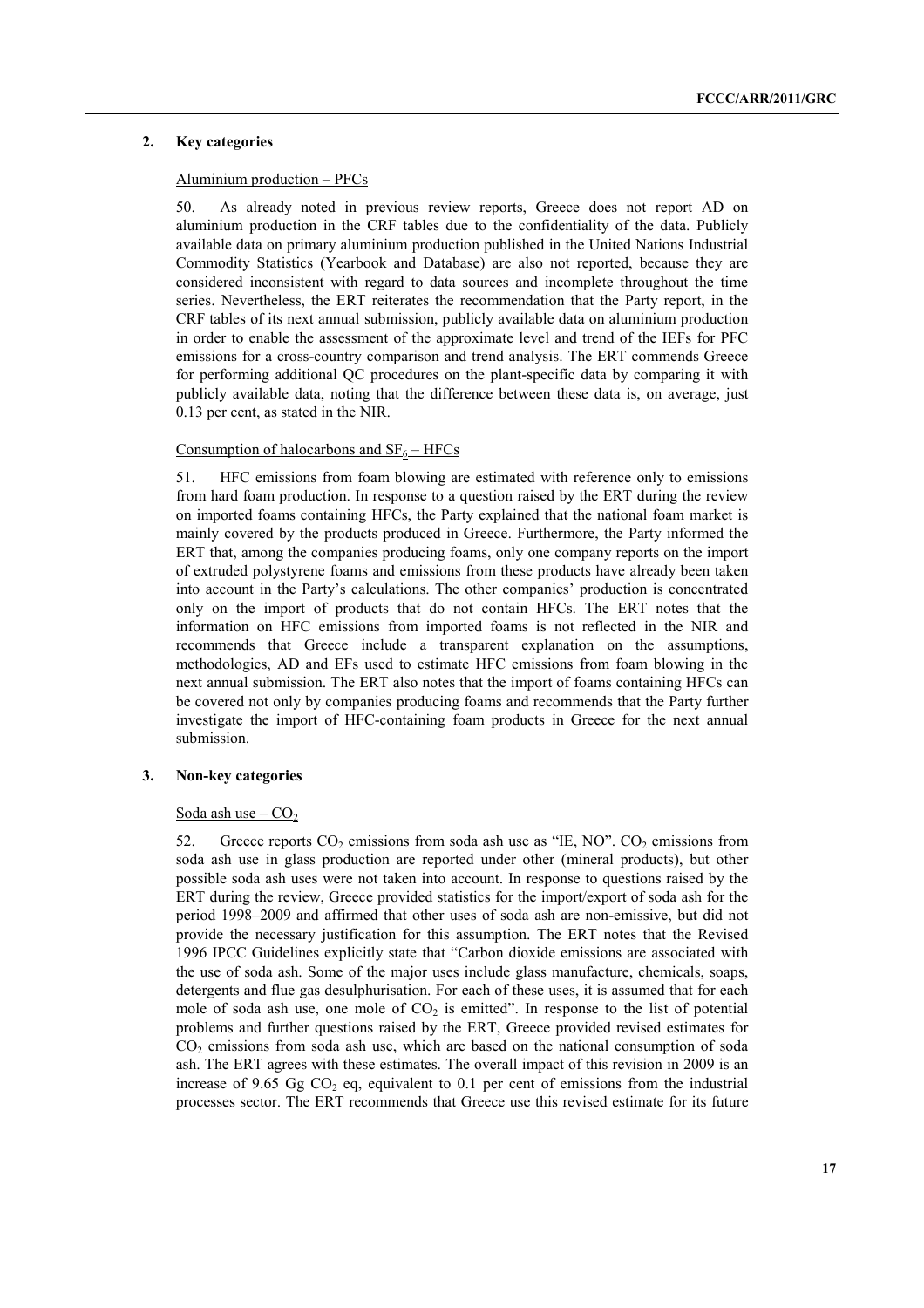annual submissions and transparently document the methodologies, EFs and AD used for the calculations.

# **D. Agriculture**

#### **1. Sector overview**

53. In 2009, emissions from the agriculture sector amounted to  $8.939.50$  Gg CO<sub>2</sub> eq. or 7.3 per cent of total GHG emissions. Since the base year, emissions have decreased by 22.2 per cent. The key driver for the fall in emissions is the decrease in the use of synthetic fertilizers, which has led to a reduction in  $N_2O$  emissions from agricultural soils. Within the sector, 55.0 per cent of the emissions were from agricultural soils, followed by 36.2 per cent from enteric fermentation, 7.0 per cent from manure management, 1.3 per cent from rice cultivation and 0.5 per cent from field burning of agricultural residues.

54. The Party has made recalculations for the agriculture sector between the 2010 and 2011 submissions, partly in response to the 2010 annual review report and also due to improvements identified by the Party. Changes were made to nitrogen excretion (Nex) rates for livestock, and due to the use of the tier 2 method for enteric  $CH_4$  emissions from dairy cattle and other cattle, the inclusion of enteric emissions from poultry and the inclusion of sewage sludge application to agricultural soils. The impact of these recalculations on the agriculture sector is an increase of 0.6 per cent for 2008. The main recalculations took place in the following categories:

- (a)  $CH<sub>4</sub>$  emissions from enteric fermentation:
- (b)  $N_2O$  emissions from agricultural soils;
- (c)  $CH_4$  and N<sub>2</sub>O emissions from manure management.

55. The inventory for the agriculture sector is complete and includes estimates of all gases and for all categories. The transparency of the NIR is generally sufficient, although the ERT recommends that the Party provide additional information on the AD used for the tier 2 enteric fermentation estimate for other cattle, in order to enhance transparency. The inventory is complete for all categories and gases and the time series is consistent. Uncertainty estimates have been provided for all categories and extensive QA/QC procedures have been implemented in the development and review of the emission estimates.

# **2. Key categories**

#### Enteric fermentation  $-$  CH<sub>4</sub>

56. For the estimation of CH4 emissions from enteric fermentation, Greece applied the IPCC tier 2 method using country-specific information for sheep and cattle. Poultry have been included in the estimate this year for the first time, using an EF obtained through a review of the inventories of other countries. The Party has applied an IPCC tier 1 method with default EFs to the estimation of emissions from other animals. This is in line with the IPCC good practice guidance. Improvements to transparency in the enhanced characterization of sheep have also been implemented.

57. A notable improvement in the Party's inventory was the use of an IPCC tier 2 method to estimate emissions from cattle, as recommended in the previous review report. While the description provided for dairy cattle is sufficient, further information could be provided on the AD used for the enteric fermentation emission estimates for other cattle. As enteric fermentation is a key category, the move to a tier 2 approach is an important improvement to the Party's inventory.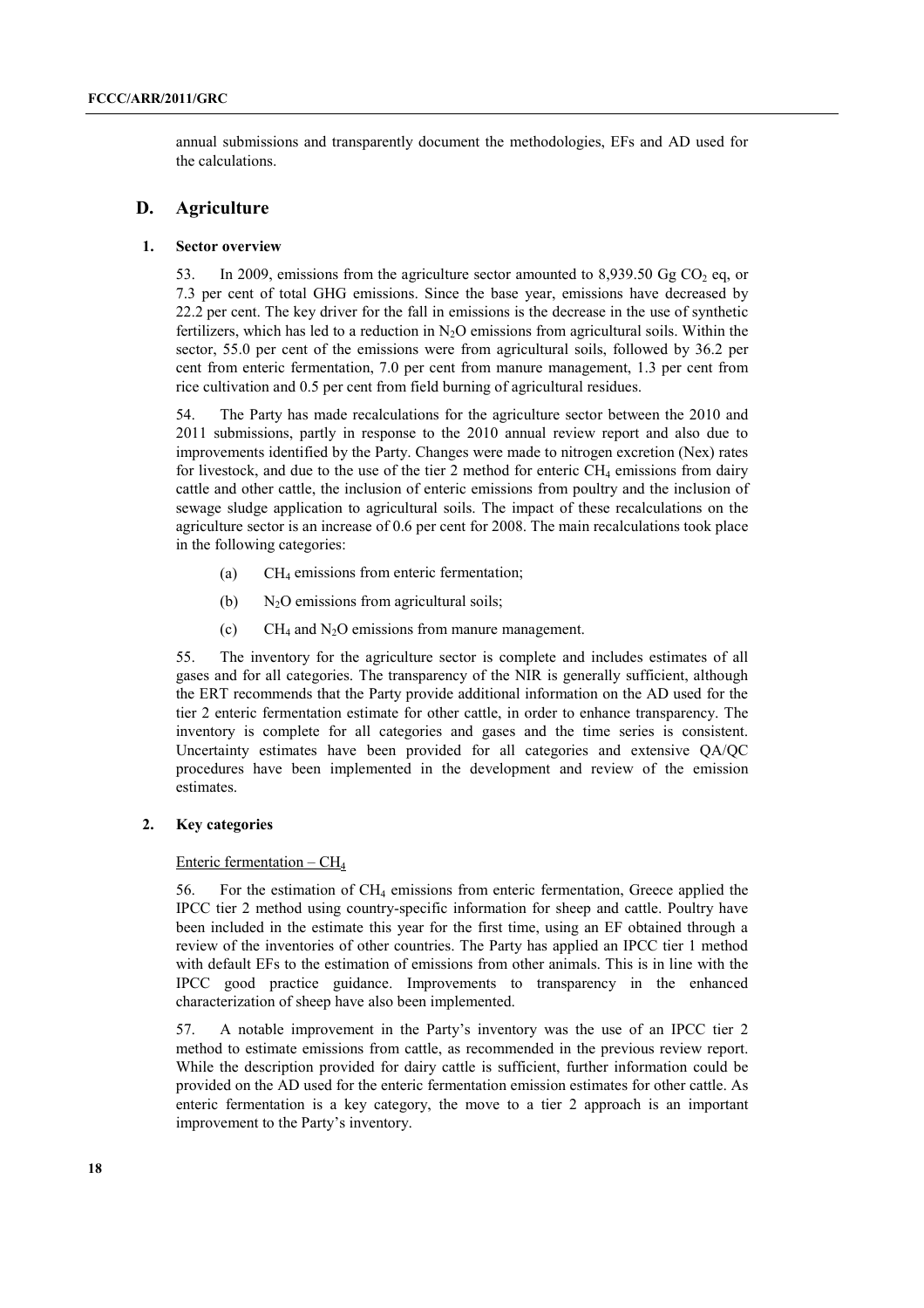58. Greece has implemented a number of improvements to its approach to estimating enteric fermentation emissions from sheep. Further details have been provided explaining the updated enhanced characterization. Following the recommendations of the 2010 review, Greece now estimates the energy requirements for wool production for all mature sheep and accounts for the number of milking ewes and single/double births, which is consistent with the IPCC good practice guidance. However, due to the limited time available during the review for the ERT to properly assess the approach, it would be useful for future ERTs to look more closely at the approach and data used in order to ensure that they are fully consistent with the IPCC good practice guidance.

#### Agricultural soils  $- N_2O$

59. Greece estimated  $N_2O$  emissions from agricultural soils using the tier 1a and tier 1b methods from the IPCC good practice guidance in combination with country-specific and IPCC default data.

60. Greece has included emissions of  $N_2O$  from sewage sludge application to agricultural soils in its inventory for the first time. The time series begins in 2004 and continues until 2009. In response to a question from the ERT during the review, Greece provided information to confirm that the application of sewage sludge did not occur prior to 2004; therefore, the time series is complete and consistent for the current inventory report.

61. In response to the recommendations from previous review reports, Greece now uses the Western Europe value for Nex from dairy cattle due to the similarity of the production practices. For non-dairy cattle, the Nex values range from 42 kg/head/year to 45 kg/head/year across the time series, which is in the lower range of the values recommended in the Revised 1996 IPCC Guidelines. However, because Greece is a Mediterranean country with production practices different from those in Western Europe for these animal types, the ERT considers that the use of these values is justified. The sheep and swine Nex values are also lower than those recommended in the Revised 1996 IPCC Guidelines for Western Europe but, again, because Greece is a Mediterranean country, these values are justified. The ERT encourages Greece to provide further explanation in future NIRs as to why these values have been selected.

62. In response to the recommendations in previous review reports that the Party describe the country-specific allocation of manure to animal waste management systems (AWMS) for cattle, buffalo and swine, Greece has provided a detailed description of how manure is allocated to the various AWMS for each animal type. The ERT commends Greece for this improvement, which has enhanced the transparency of its inventory.

#### **3. Non-key categories**

#### Manure management –  $CH_4$  and  $N_2O$

63. Greece now uses a tier 2 method to estimate  $CH_4$  emissions from manure management and a tier 1 approach to estimate  $N_2O$  emissions. A single livestock characterization, as described in the section on enteric fermentation, is also applied to the manure management estimates, as recommended in the previous review report. Conclusions to Nex values for sheep are also included to account for young animals, in line with the IPCC good practice guidance.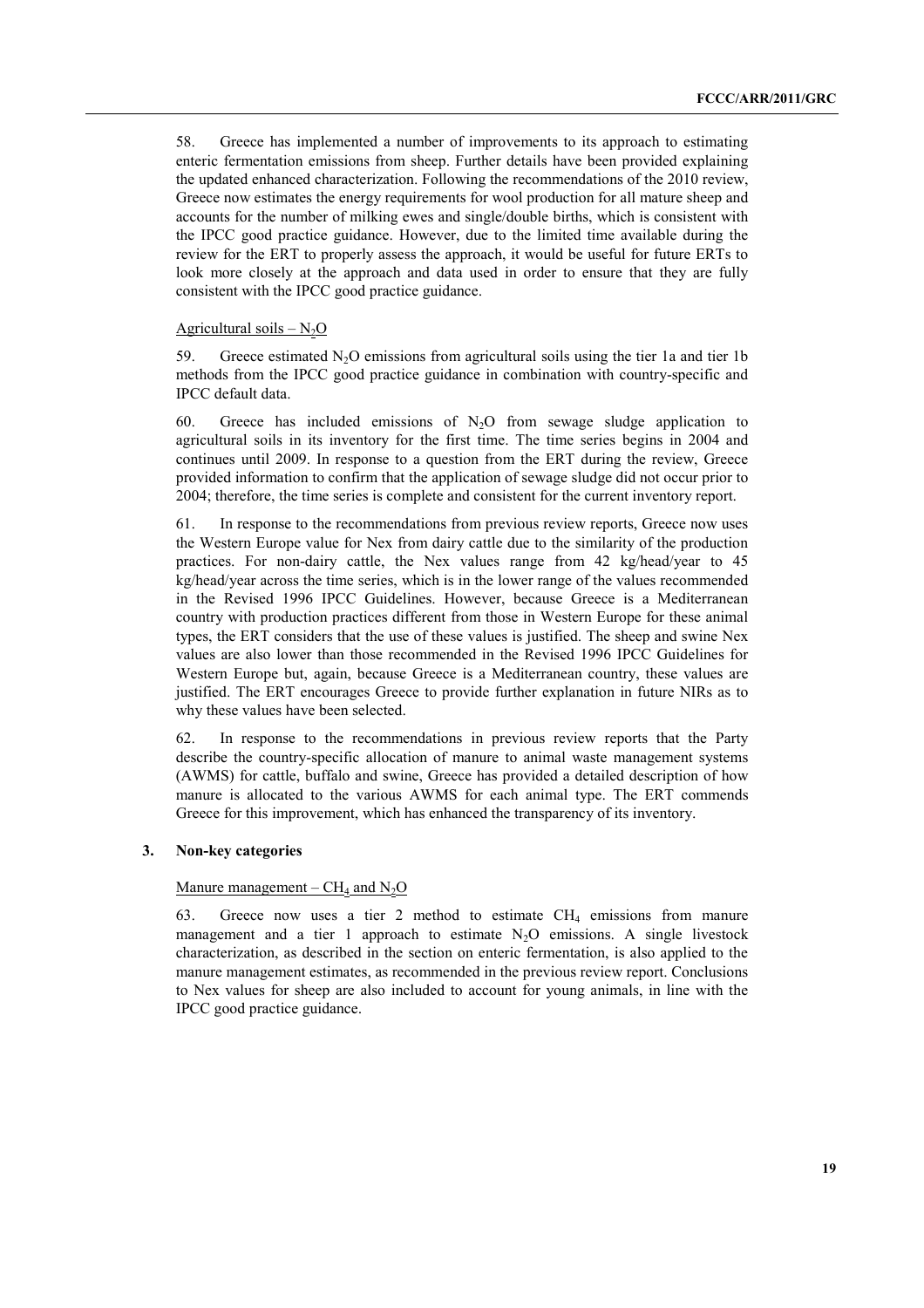# **E. Land use, land-use change and forestry**

#### **1. Sector overview**

64. In 2009, net removals from the LULUCF sector amounted to  $3.018.56$  Gg CO<sub>2</sub> eq. Since the base year, net removals have increased by 20.9 per cent. The key drivers for the rise in removals are the reduction in fellings and the afforestation programme launched in 1994. Within the sector, 76.0 per cent of the net removals were from forest land  $(2.295.34 \text{ Ge } CO_2 \text{ eq})$ , followed by 24.4 per cent from cropland  $(737.22 \text{ Ge } CO_2 \text{ eq})$ . Grassland was a net source of emissions and accounted for 13.99 Gg  $CO<sub>2</sub>$  eq.

65. The Party has made recalculations for the LULUCF sector between the 2010 and 2011 submissions due to methodological changes, yet the ERT found no explanation in the NIR or in CRF table 8(b) regarding these methodological changes. The impact of these recalculations on the LULUCF sector is a net decrease in removals of 3.0 per cent in 2008. The recalculations took place in the category forest land remaining forest land only, with a decrease in net removals of 4 per cent.

66. As already noted in the previous review report, Greece does not provide a transparent explanation in its NIR regarding the recalculations for the LULUCF sector. The ERT recommends that Greece dedicate a section of its NIR to explain the recalculations in this sector and that it adequately complete CRF table 8(b).

67. Net emissions/removals from wetlands, settlements and other land were reported as "NO" or "NE" (not estimated). The following subcategories were also reported as "NO": land converted to grassland; and  $CO<sub>2</sub>$  emissions from grassland remaining grassland. Greece followed the recommendation of the previous review report regarding the provision of information in the documentation box for categories where AD are reported and emissions are not occurring (e.g. wetlands). However, Greece failed to implement these recommendations regarding the improvement of completeness, in particular regarding the provision of estimates for carbon stock changes in dead organic matter and regarding the enhancement of transparency for the subcategories reported as "NO", by indicating in the documentation boxes where the relevant information can be found in the NIR. The ERT reiterates the recommendations of the previous review report that Greece improve the completeness and transparency of its reporting in its next annual submission.

68. In its 2010 submission, Greece indicated that it was developing a new mapping system based on remotely sensed data, which would enable the Party to provide more complete information on land-use changes. However, no mention of this upcoming system is made in its 2011 submission. The ERT encourages Greece to provide information regarding the status of this ongoing effort in its next annual submission.

69. The ERT notes that Greece estimates some key categories (e.g. forest land remaining forest land) by using EFs developed for a similar climate (Catalonia) rather than the IPCC default values. The ERT encourages Greece to continue moving to higher-tier methods for the key categories, in particular for soil carbon changes in cropland remaining cropland.

70. The QA/QC procedures implemented in the LULUCF sector and their corresponding findings are not documented in the NIR. During the review, Greece provided the key findings of the procedures. The main findings were related to the correct use of the annotated NIR and of the notation keys "NO" and "NE". Nevertheless, the ERT noted that these two issues have still not been corrected in the 2011 submission. The ERT recommends that Greece document the QA/QC procedures for the LULUCF sector in its next annual submission and that it correct its next annual submission in accordance with the findings of the QA/QC procedures. The ERT encourages Greece to document its follow-up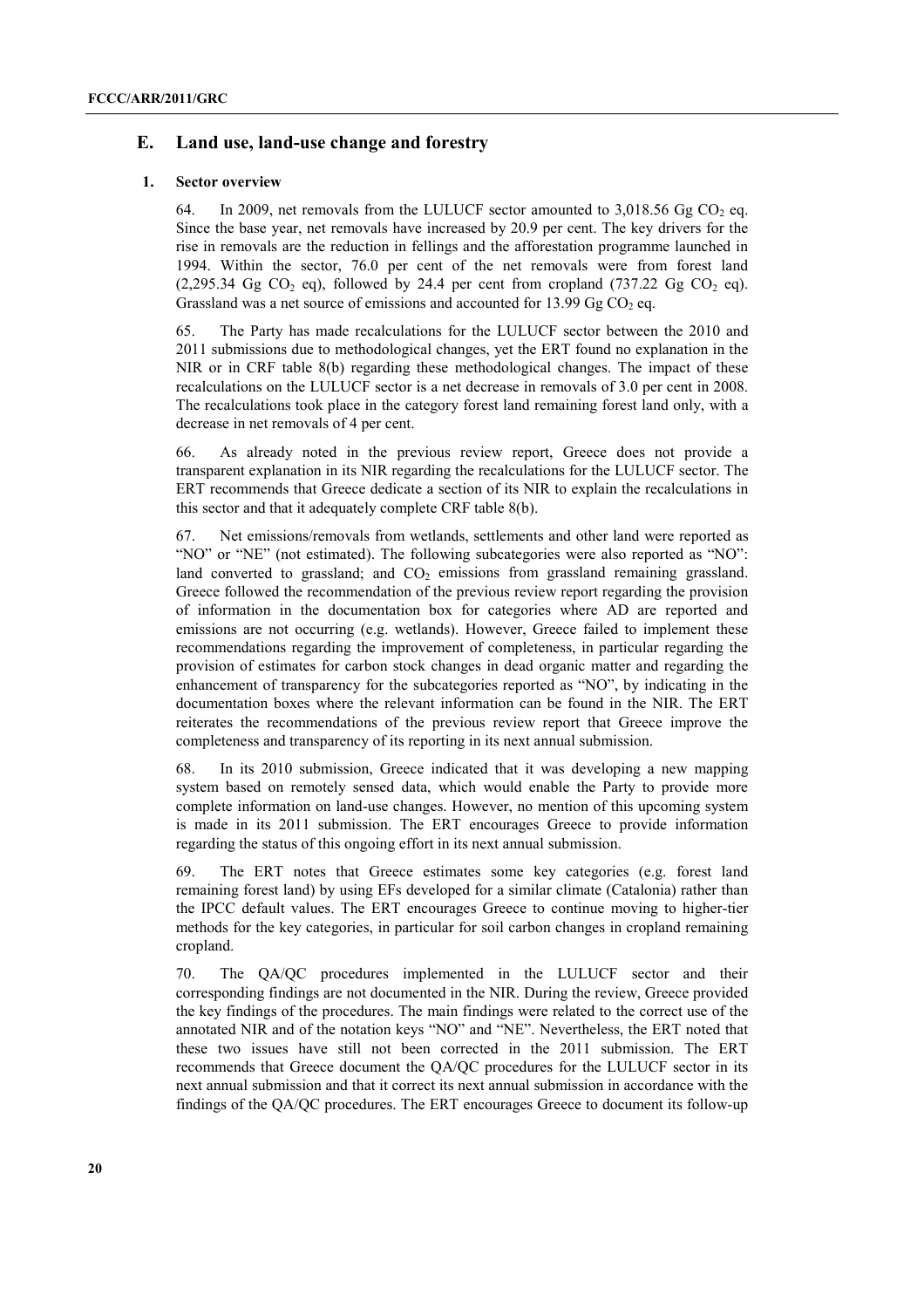to this review for the LULUCF sector in the same way that it has documented the follow-up to the 2010 review for other sectors in table 9.8 of its 2011 NIR.

# **2. Key categories**

#### Forest land remaining forest land  $-$  CO<sub>2</sub>

71. The previous review report contained three major recommendations regarding the category forest land remaining forest land, related to the change in the forest definition, the narrow definition of "managed forests", and the method used to calculate changes in carbon stocks in living biomass. None of these recommendations have been addressed by Greece in its 2011 submission, although some of them were explained during the review. The ERT therefore strongly recommends that the Party address these issues in its next annual submission, by implementing the recommendations in paragraphs 72–74 below.

72. The previous review report noted that Greece changed its definition of forest in its 2010 submission, including a minimum tree height of 2 m and an increase in the minimum crown cover from 10 to 25 per cent, in order to make it consistent with its forest definition under the Kyoto Protocol (see also para. 89 below). Greece does not provide in the NIR any information on the impact of this change in the forest definition on the data sources used for the inventory, and the ERT reiterates the strong recommendation of the previous review report that the Party provide this information in its next annual submission.

73. Greece defines "managed forests" as forests for which there is a management plan. As a result, 65 per cent of Greek forests are not managed, and are ,therefore, not estimated. This narrow interpretation of forest management leads to an unusually low proportion of managed forests. The ERT recommends that Greece improve the transparency on this key issue by providing evidence in the NIR that forests without a management plan do not "fulfill relevant ecological, economic and social functions" in accordance with the IPCC good practice guidance for LULUCF. Such evidence could include: the criteria which mandate a management plan (e.g. the size threshold and forest type), the reasons why unmanaged forests are not harvested and the reasonable levels of harvest when all wood harvested in Greece is attributed to forests with a management plan only. The ERT further encourages Greece to dedicate an easily identifiable section of its NIR to the definition of "managed forests" and "forest management".

74. The previous review report noted the need for the Party to further increase transparency on the method used (stock change method) and in particular on the kind of data available to justify the use of this method. During the review, Greece explained that data from Forest Management Plans (FMPs) are more frequently updated than data from national forest inventories and therefore provide sufficient data for a stock change method. Greece provided the example of one district which clearly shows that stock changes are indeed assessed more regularly at the property level for FMPs. The ERT recommends that Greece include this information in the NIR to justify its choice of method, together with some methodological elements on the forest inventory conducted when an FMP is carried out.

75. The AD reported for this activity relate to the entire forest area. During the review, Greece announced that it would separate managed and unmanaged forest area in its 2012 CRF. The ERT welcomes this upcoming improvement.

#### Land converted to forest land  $-$  CO<sub>2</sub>

76. The estimates of the carbon stock changes in soil carbon are included in the cropland remaining cropland category. Greece explained that it was not possible to distinguish the type of cropland management between conversion categories (e.g. land converted to forest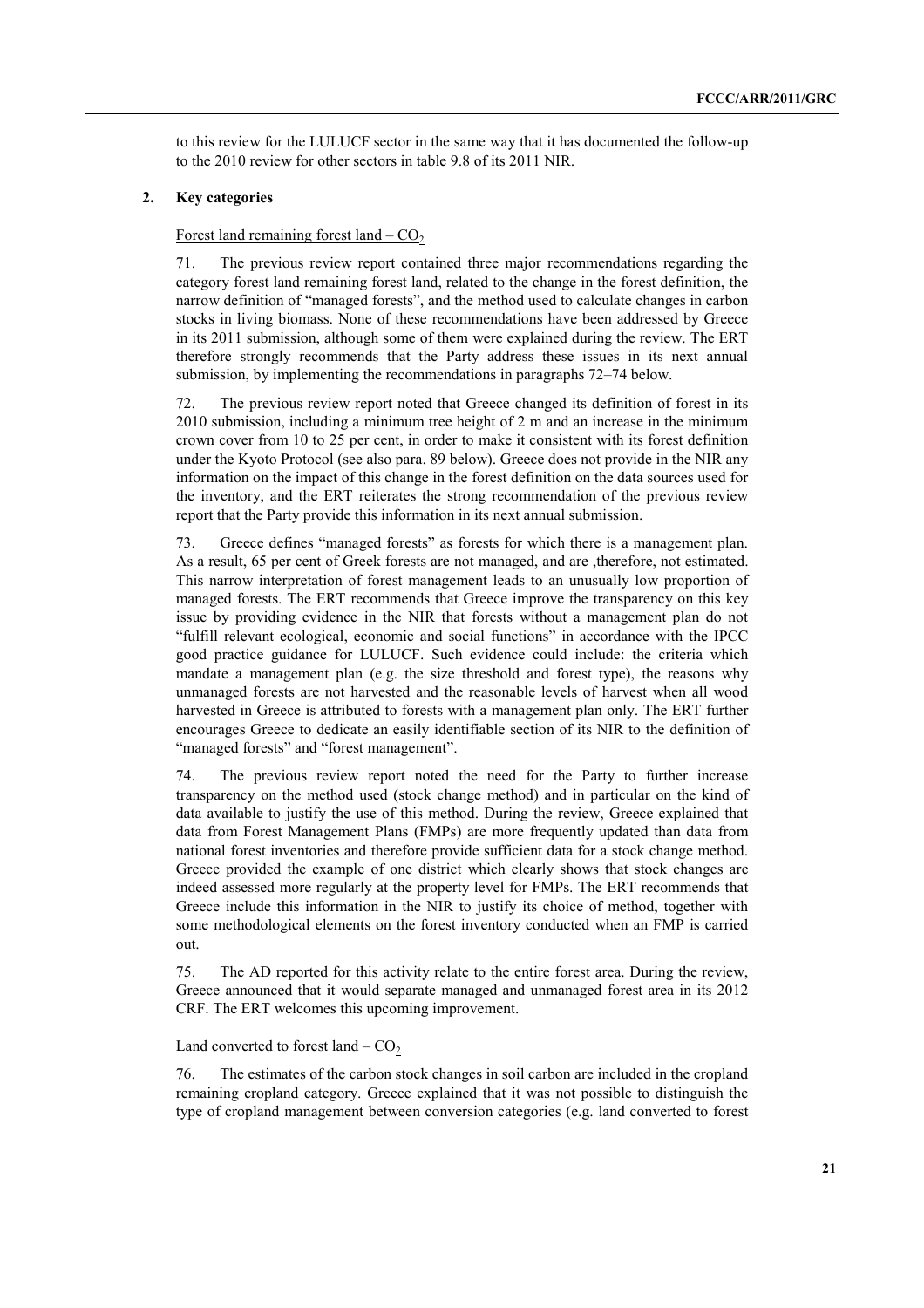land and land converted to cropland) and the cropland remaining cropland category. The ERT understands the explanation but nevertheless recommends that Greece develop separate estimates for the changes in soil carbon for the different subcategories, for example by using the weighted average of the soil carbon content as the soil carbon content before conversion to forest land. Separating these categories in terms of their soil carbon changes will be particularly important at the end of the commitment period as it will impact on the estimates for afforestation, reforestation and deforestation activities.

### **3. Non-key categories**

#### Grassland remaining grassland –  $CO<sub>2</sub>$

77. The carbon stock changes in grassland remaining grassland are reported as "NO", which is justified in the NIR by the fact that management practices have not changed in the last 20 years. During the review, Greece indicated that it would provide evidence for this absence of change in its next annual submission. The ERT welcomes this upcoming improvement in transparency.

### Biomass burning –  $CO<sub>2</sub>$ , CH<sub>4</sub> and N<sub>2</sub>O

78. Greece reported for the first time in its 2011 submission the AD for wildfires in the grassland remaining grassland category. The ERT commends Greece for this improvement in completeness.

79. The previous ERT recommended that Greece provide information in its NIR on how fire emissions are distinguished between managed and unmanaged forest land. During the review, the Party explained that it did not have data to distinguish between these land types and therefore used a weighted average. The ERT reiterates the recommendation that the Party include this information in the NIR.

80. AD and emissions are reported as not applicable ("NA") for the cropland remaining cropland category. During the review, Greece explained that  $CO<sub>2</sub>$  emissions were not occurring as plants regrow the following year. The ERT recommends that Greece document this fast regrowth in the NIR as well as its consistency with the 13- and 25-year periods indicated in NIR table 7.9 as the time required for vines and olive trees, respectively, to reach their maturity biomass. The ERT further recommends that Greece estimate CH<sub>4</sub> and N<sub>2</sub>O emissions from biomass burning or use the notation key "IE" if those emissions are already included in the agriculture sector.

# **F. Waste**

#### **1. Sector overview**

81. In 2009, emissions from the waste sector amounted to  $3,754.54$  Gg CO<sub>2</sub> eq, or 3.1 per cent of total GHG emissions. Since the base year, emissions have decreased by 25.8 per cent. The key drivers for the fall in emissions are the implemented management policies and measures in the country, the increase in the aerobic treatment of wastewater and the reduction of unmanaged solid waste disposal sites (SWDS). Within the sector, 67.3 per cent of the emissions were from solid waste disposal on land, followed by 32.6 per cent from wastewater handling and 0.1 per cent from waste incineration.

82. The Party has recalculated  $CH_4$  emissions from solid waste disposal on land by incorporating a revised  $DOC<sub>f</sub>$  and MCF for unmanaged SWDS and updated data for recycled waste for 2007 and 2008 and by using the IPCC tier 2 method for calculating flared CH<sub>4</sub>, which resulted in an increase in emissions of 59.86 Gg CO<sub>2</sub> eq (or 3.5 per cent) in the base year and of 213.40 Gg  $CO<sub>2</sub>$  eq (or 9.5 per cent) in 2008. Additionally, Greece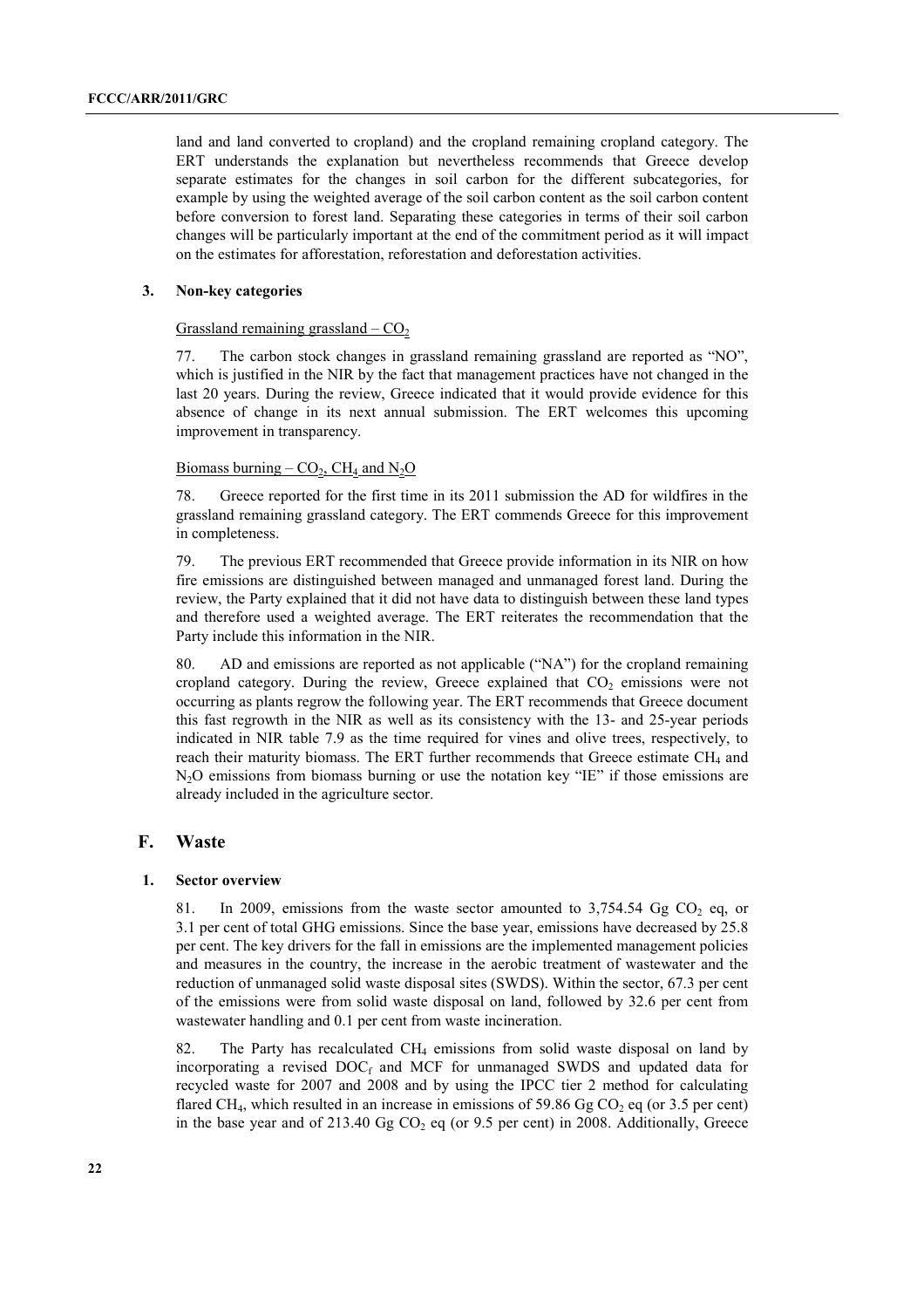has recalculated CH<sub>4</sub> emissions from domestic wastewater handling by incorporating updated data of produced amounts of sewage sludge for the period 1990–2008, which has resulted in a decrease in emissions of 248.42 Gg  $CO<sub>2</sub>$  eq (or 8.1 per cent) in the base year and of  $381.18$  Gg CO<sub>2</sub> eq (or  $30.9$  per cent) in 2008. Altogether, the recalculations resulted in a decrease in total sectoral emissions of  $185.42$  Gg CO<sub>2</sub> eq (or 3.6 per cent) in the base year and of 167.78 Gg  $CO<sub>2</sub>$  eq (or 4.3 per cent) in 2008. The ERT recommends that the Party include waste flows (including sludge flows) in its next NIR in order to increase transparency.

#### **2. Key categories**

#### Solid waste disposal on land –  $CH<sub>4</sub>$

83. Greece used the first-order decay method (tier 2) of the IPCC good practice guidance with a mix of country-specific data and IPCC default emission parameters to estimate CH4 emissions from solid waste disposal on land. There is no confirmed official time-series data regarding the composition and quantity of municipal solid waste (MSW) at the national level. For the years 1960–2000, the quantity of MSW was estimated on the basis of population figures and assumptions regarding waste generation/day, and for the follow-up period more accurate data based on MSW quantities were used.

84. Greece reports only MSW; however, based on information from the Hellenic Statistical Authority, large amounts of industrial and commercial waste are generated but are not included in the inventory. The Party explained that industrial and commercial waste is mainly recycled and the rest is disposed of at the same managed and unmanaged SWDS that are used for MSW. Additionally, it was mentioned by the Party that disposed industrial and commercial waste is included in the amount of MSW disposed. During the review of the annual submission of the EU, that ERT raised the same question and, in response to the list of potential problems and further questions raised by the ERT, Greece submitted revised estimates of the emissions from industrial waste for the entire time series. The revised estimates resulted in an increase in CH4 emissions from solid waste disposal on land of 39.49 Gg CO<sub>2</sub> eq (or 2.1 per cent) in the base year and of 64.58 Gg CO<sub>2</sub> eq (or 2.6 per cent) in 2009. The AD were obtained from the Hellenic Statistical Authority and, since industrial waste is disposed of at the same landfills as MSW, a similar method was used to estimate CH4 emissions. Most of the parameters used are IPCC default ones. The ERT considers that these revisions have been done in accordance with the IPCC good practice guidance and recommends that the Party include more information on industrial waste in its next NIR.

85. There are four landfill sites in Greece where  $CH<sub>4</sub>$  is recovered. However, according to the Party, for three of the sites it has not been possible to obtain data but it has been assumed that 60 per cent of the  $CH<sub>4</sub>$  at those sites is recovered. The Party explained that a recovery rate of 60 per cent is estimated at the SWDS in Athens where the  $CH_4$  is measured because it is used for energy production. Taking into consideration the fact that the other three landfill sites have been constructed with similar characteristics to that of Athens, it is estimated that the same fraction of  $CH<sub>4</sub>$  is recovered at those sites. The ERT recommends that the Party further investigate the amount of CH4 recovered at the sites where it is flared with no energy recovery and provide a justification for the calculation of the amount of  $CH<sub>4</sub>$ recovered in its next NIR.

86. Greece does not differentiate between garden and park waste and other non-food putrescibles and food waste as all have been included in the general putrescibles. As the DOC value of these waste types differs, their allocation to the same category is not in line with the Revised 1996 IPCC Guidelines. The ERT reiterates the recommendation made in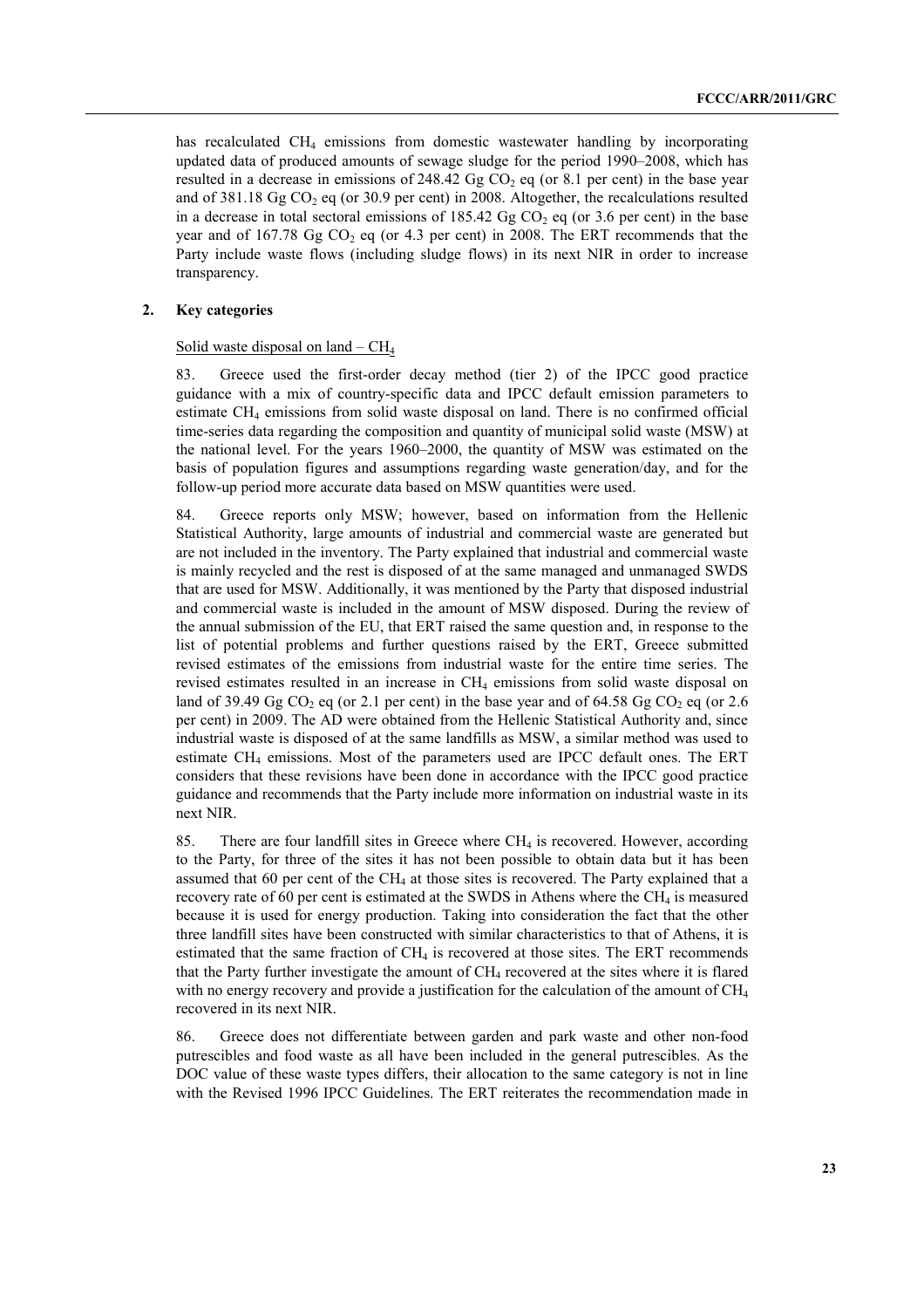the previous review report that Greece estimate these waste types separately using appropriate DOC values.

#### Wastewater handling  $-CH<sub>4</sub>$

87. Greece has used a tier 1 method to calculate  $CH_4$  emissions from wastewater handling. However, wastewater handling is identified as a key category in the Greek inventory. According to the decision trees in the IPCC good practice guidance, the Party should use a tier 2 method for this key category. The Party explained that the use of a higher-tier method is limited by the lack of more detailed data. The ERT recommends that the Party make efforts to obtain the necessary data and encourages it to use a tier 2 method for the calculation of  $CH_4$  emissions from wastewater handling in its next annual submission.

# **3. Non-key categories**

#### Waste incineration –  $CO<sub>2</sub>$ , CH<sub>4</sub> and N<sub>2</sub>O

88. Greece has used the IPCC good practice guidance to estimate  $CO<sub>2</sub>$  emissions, and a default methodology and country-specific EFs to estimate  $CH<sub>4</sub>$  and  $N<sub>2</sub>O$  emissions from the incineration of clinical waste. The Party mentioned in its NIR that there is no other incineration plant for any other type of waste, only the one for clinical waste. However, the ERT noted that the Hellenic Statistical Authority lists a significant amount of "other waste" without energy recovery and a larger amount of waste incinerated with energy recovery. The Party mentioned that the "other waste" is accounted for in the energy sector. The ERT recommends that Greece improve the information provided in the waste incineration subchapter in the NIR by including more detailed documentation on the waste incinerated with and without energy recovery.

# **G. Supplementary information required under Article 7, paragraph 1, of the Kyoto Protocol**

# **1. Information on activities under Article 3, paragraphs 3 and 4, of the Kyoto Protocol**

# **Overview**

89. The Party has reported activities under Article 3, paragraph 3, of the Kyoto Protocol and has also reported forest management, which it has elected as an activity under Article 3, paragraph 4, of the Kyoto Protocol. Greece has elected to account for KP-LULUCF activities at the end of the commitment period. Greece defines forest land as land with a tree crown cover of more than 25 per cent, an area larger than 0.3 ha and a minimum tree height, or the potential to achieve it, of 2 m. This forest definition is the same as that used in the Party's reporting under the Convention starting from its 2010 submission.

90. Greece applies reporting method 1 from the IPCC good practice guidance for LULUCF to report activities under Article 3, paragraphs 3 and 4, of the Kyoto Protocol, with the boundaries of the areas that encompass these activities defined as the 51 prefectures of the country. The Party presents a land-use transition matrix for 2009 based on several data sources. The data on afforestation and reforestation originate from the afforestation registry of MEECC and encompass afforestation activities on cropland since 1994. Data on deforestation are obtained from the Party's Land-use Change Database, which includes data on changes from forest land to other land-use categories since 1990 collected by the local Forest Services. The AD for forest management are derived from the Forest Management Plans Database (FMPD). The ERT reiterates the recommendations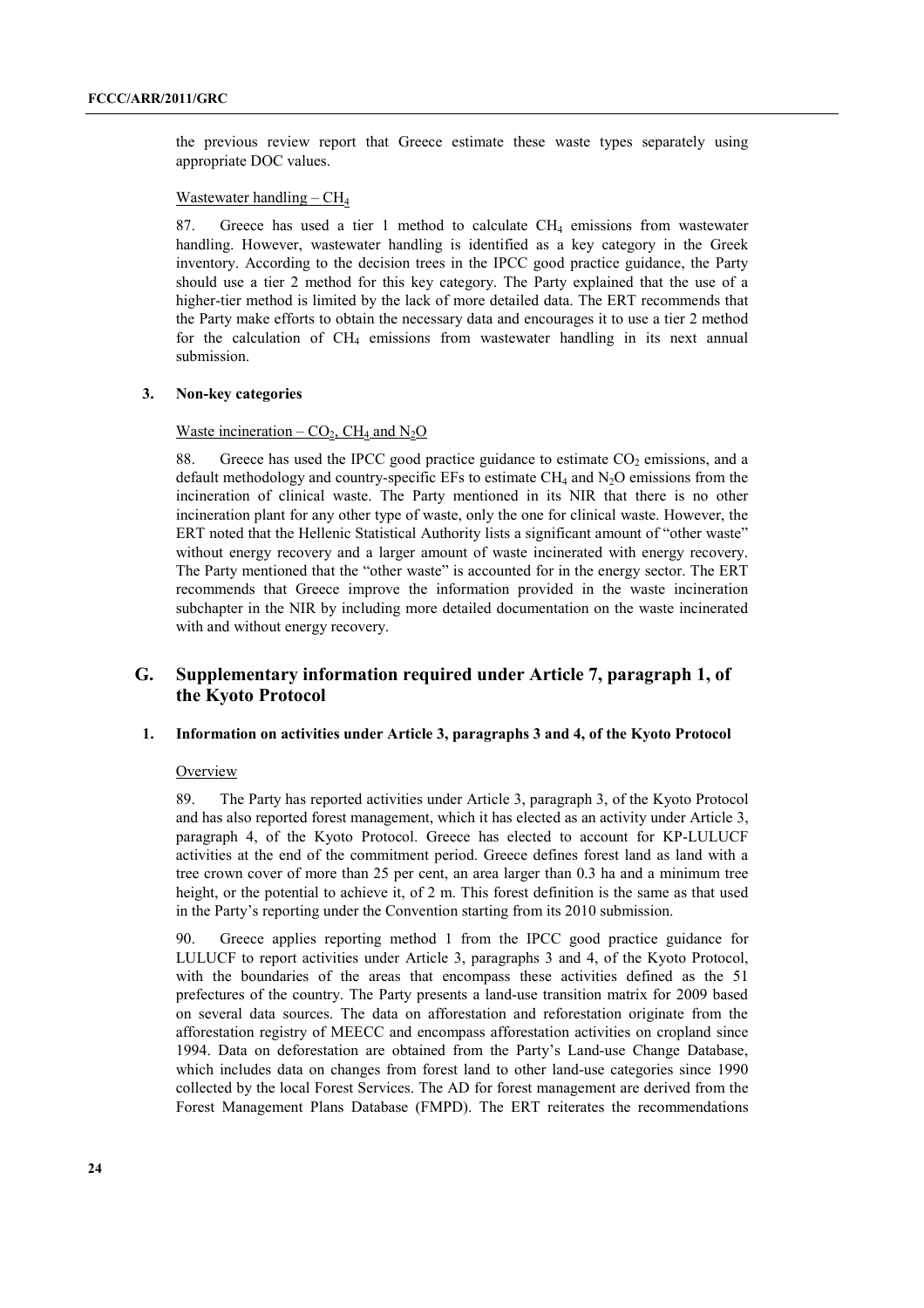from the previous review report that Greece increase the transparency of its reporting on: (a) how afforestation and reforestation activities occurring on former grassland or unmanaged forests are estimated; (b) the method used to identify land-use changes for the Land-use Change Database; and (c) the QA/QC procedures implemented.

91. Greece provided information related to KP-LULUCF activities following the annotated NIR by providing general, land-specific and activity-specific information, which is generally in line with the requirements of the annex to decision 15/CMP.1. Three exceptions were noted by the ERT and are described in paragraphs 92–94 below.

92. Decision 15/CMP.1 requires information to be provided on how emissions/removals from activities under Article 3, paragraph 4, of the Kyoto Protocol are not accounted for under activities under Article 3, paragraph 3. The information provided in the NIR on how the FMPD interacts with the new Land-use Change Database for deforestation and the Afforestation/Reforestation Database collected under EEC Regulations 2080/92 and 1257/99 is not sufficiently transparent. In particular, if an FMP is established for a plantation, the corresponding land will then show up in the FMPD and in the Afforestation/Reforestation Database at the same time, thus resulting in double counting. Similarly, if an area under forest management is deforested, it needs to be removed from the FMPD. There is no indication of how regularly the FMPD is updated, which means that there is no indication of the period of time following submission of the last FMP after which this area is considered to be no longer managed. Depending on the frequency of the update, removals from forest management may be overestimated. The ERT urges Greece to strengthen its accounting system and its description in the NIR so that the impossibility of double counting is transparently documented.

93. Decision 15/CMP.1 requires information to be provided on whether factoring out is implemented by the Party. During the review, Greece stated that no factoring out was implemented. The ERT recommends that the Party include this information in its next annual submission.

94. The ERT noted that, in its 2011 submission, Greece did not provide sufficient verifiable information, as required by paragraph  $6(e)$  of the annex to decision 15/CMP.1, to demonstrate that omitted pools, namely litter, dead wood and soils, are not net sources of emissions. Greece indicated in its NIR that the estimation of the carbon stock changes for these pools was a priority for its next annual submission. The ERT welcomes this upcoming improvement and recommends that Greece either estimate the carbon stock changes for these pools or provide the required evidence that these pools are not a net source if an estimate is not provided.

95. Greece has not made any recalculations for KP-LULUCF activities between the 2010 and 2011 submissions. The Party did, however, recalculate its removals for the forest land category under the Convention. As mentioned above, the ERT was not able to assess this recalculation or, therefore, to further assess whether it has an impact on KP-LULUCF activities. The ERT recommends that Greece improve transparency regarding this recalculation and recalculate relevant estimates for KP-LULUCF activities if warranted.

#### Activities under Article 3, paragraph 3, of the Kyoto Protocol

#### *Afforestation and reforestation – CO2*

96. The ERT noted that the category afforestation and reforestation has not been recalculated, whereas the category land converted to forest land has been recalculated for the Party's reporting on LULUCF under the Convention. No justification is provided in the NIR for this apparent inconsistency. The ERT reiterates the strong recommendation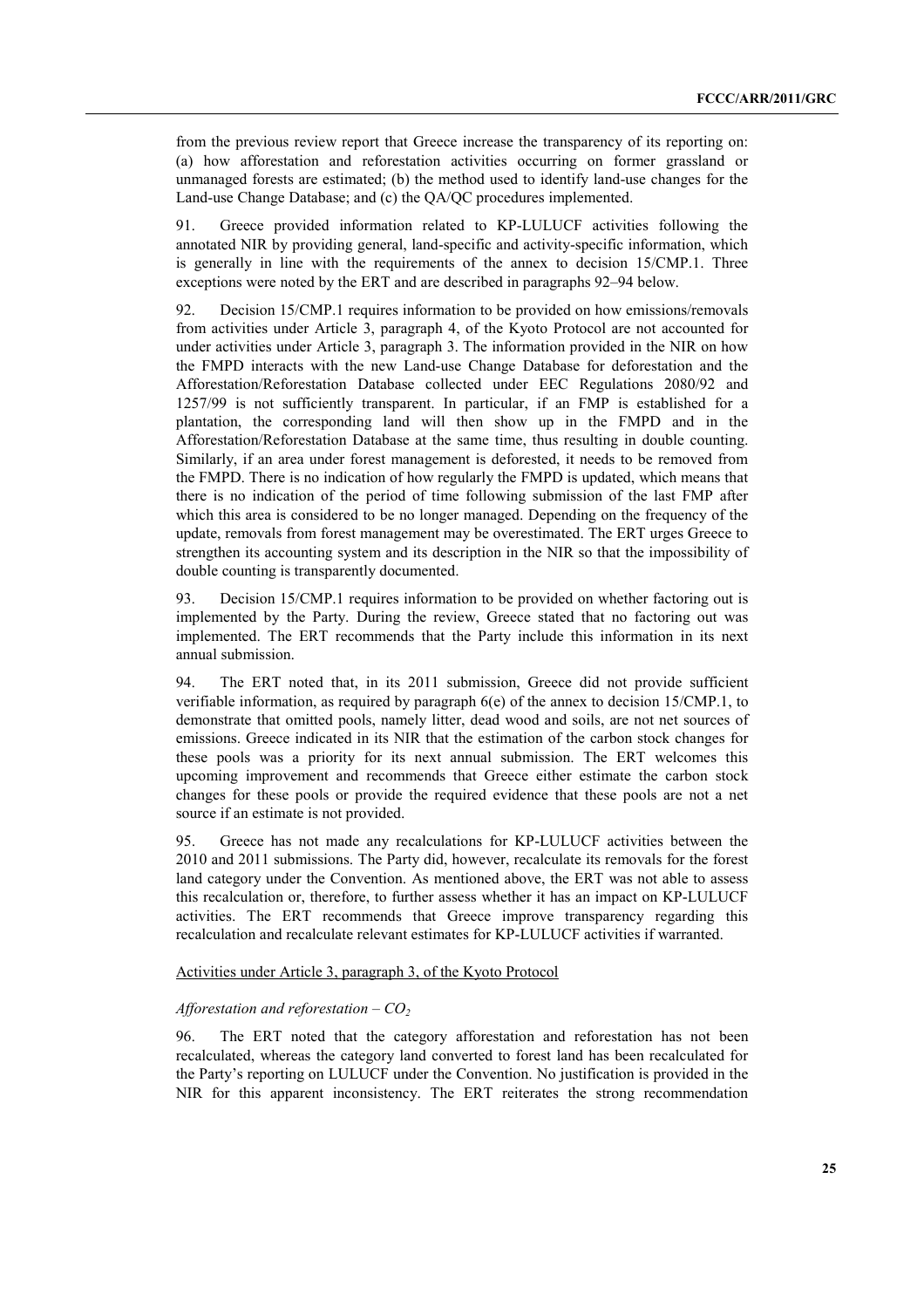pertaining to transparency expressed in the forest land remaining forest land section of this report (see para. 71 above).

#### *Deforestation – CO<sub>2</sub>*

97. The previous ERT noted that data on deforestation had not been reported for 11 out of the country's 51 prefectures for the 2008 inventory year. The Party explained that the missing information would be provided in its 2011 submission. The ERT noted that the relevant AD were still missing from the 2011 submission and that data for 24 prefectures were missing for the 2009 inventory year. The ERT noted that the inability to identify deforested lands in these prefectures could result in an underestimation of the total area of deforested land. The ERT strongly recommends that Greece ensure the necessary capacity within the local Forest Services to acquire and report these data in accordance with the requirements of paragraph 20 of the annex to decision 16/CMP.1.

98. Greece indicates that only legal deforestation is included in its Land-use Change Database, assuming that lands that have illegally lost their forest cover are only temporarily unstocked, with vegetation recovering naturally or as a result of human intervention. Thus, harvesting or disturbance in these areas is not considered deforestation. The previous review report noted that this approach may lead to an underestimation of deforestation and that Greece has sufficient information on the size and geographical location of areas that have lost forest cover through illegal harvest or biomass burning, but that this information is not readily available for use in the context of its reporting under the Kyoto Protocol. The previous review report strongly recommended that the Party report on all forest land that has legally or illegally lost its original forest cover. The ERT did not note any improvement in this regard and therefore reiterates the recommendation of the previous review report.

#### Activities under Article 3, paragraph 4, of the Kyoto Protocol

# *Forest management – CO2*

99. The ERT noted that the category forest management has not been recalculated, whereas the category forest land remaining forest land has been recalculated for the Party's reporting on LULUCF under the Convention. No justification is provided in the NIR for this apparent inconsistency. The ERT reiterates the strong recommendation pertaining to transparency expressed in the forest land remaining forest land section of this report (see para. 71 above).

#### **2. Information on Kyoto Protocol units**

#### Standard electronic format and reports from the national registry

100. Greece has reported information on its accounting of Kyoto Protocol units in the required SEF tables, as required by decisions 15/CMP.1 and 14/CMP.1. The ERT took note of the findings included in the SIAR on the SEF tables and the SEF comparison report.<sup>5</sup> The SIAR was forwarded to the ERT prior to the review, pursuant to decision 16/CP.10.

101. Information on the accounting of Kyoto Protocol units has been prepared and reported in accordance with chapter I.E of the annex to decision 15/CMP.1, and reported in accordance with decision 14/CMP.1 using the SEF tables. This information is consistent with that contained in the national registry and with the records of the international

 $\overline{\phantom{0}}$  The SEF comparison report is prepared by the ITL administrator and provides information on the outcome of the comparison of data contained in the Party's SEF tables with corresponding records contained in the ITL.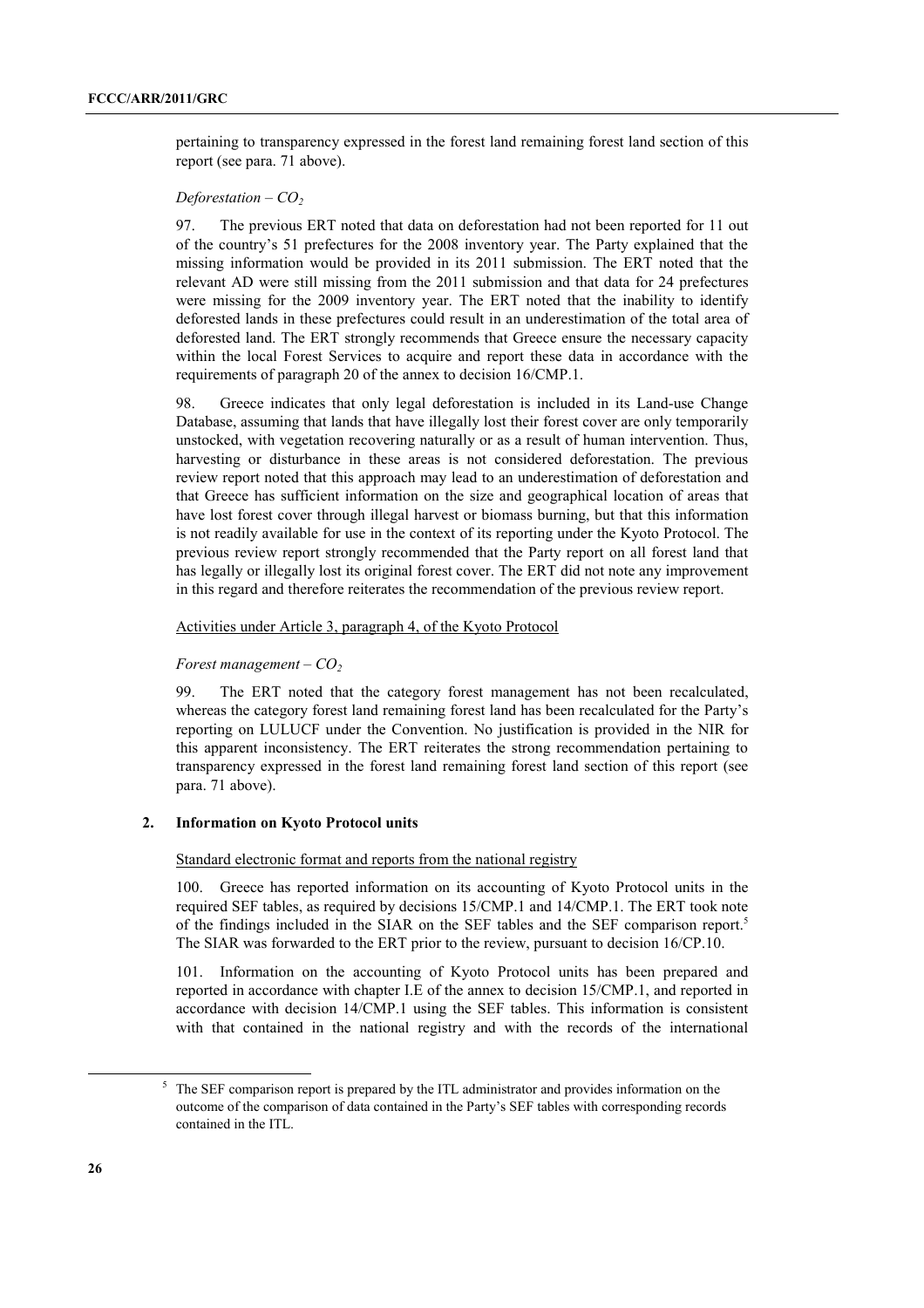transaction log and the clean development mechanism registry and meets the requirements set out in paragraph 88(a–j) of the annex to decision 22/CMP.1.

#### National registry

102. The ERT took note of the SIAR and its finding that the reported information on the national registry is complete and has been submitted in accordance with the annex to decision 15/CMP.1. The ERT further noted from the SIAR and its finding that the national registry continues to perform the functions set out in the annex to decision 13/CMP.1 and the annex to decision 5/CMP.1, and continues to adhere to the technical standards for data exchange between registry systems in accordance with decisions 16/CP.10 and 12/CMP.1. The national registry also has adequate security, data safeguard and disaster recovery measures in place and its operational performance is adequate. The ERT noted from the SIAR that the Party revised the publicly available information such that it is also available in English in response to a recommendation made in the previous review report. However, the ERT also noted that mistakes in the publicly available information identified in the previous review report were not corrected at the time of the 2011 review. In response to questions raised during the 2011 review, the Party indicated that it is currently establishing a new website and that the relevant information will be corrected and available on that website by the end of 2011. The ERT recommends that Greece correct the mistakes indicated above and report on this matter in its next annual submission.

#### Calculation of the commitment period reserve

103. Greece has reported its commitment period reserve in its 2011 annual submission. The Party reported that its commitment period reserve has not changed since the initial report review (601 802 826 t  $CO<sub>2</sub>$  eq) as it is based on the assigned amount and not the most recently reviewed inventory. The ERT agrees with this figure.

#### **3. Changes to the national system**

104. Greece reported that there have been changes to its national system since the previous annual submission. However, all the changes mentioned in the latest NIR (apart from the information on the change of the national focal point) had already been reported in the previous NIR. Therefore, the ERT concluded that the national system has not changed since the 2010 submission (apart from the change of the national focal point). In response to questions raised by the ERT during the review, the Party confirmed that the change of the national focal point was the only change to the national system. The ERT recommends that the Party report in its future annual submissions only those changes to its national system compared to the previous annual submission in accordance with chapter I.F of the annex to decision 15/CMP.1. The ERT concluded that, taking into account the confirmed change in the national system, Greece's national system continues to be in accordance with the requirements of national systems set out in decision 19/CMP.1.

#### **4. Changes to the national registry**

105. Greece reported that there have been no changes to its national registry since the previous annual submission. The ERT concluded that the Party's national registry continues to perform the functions set out in the annex to decision 13/CMP.1 and the annex to decision 5/CMP.1, and continues to adhere to the technical standards for data exchange between registry systems in accordance with relevant decisions of the Conference of the Parties serving as the meeting of the Parties to the Kyoto Protocol (CMP).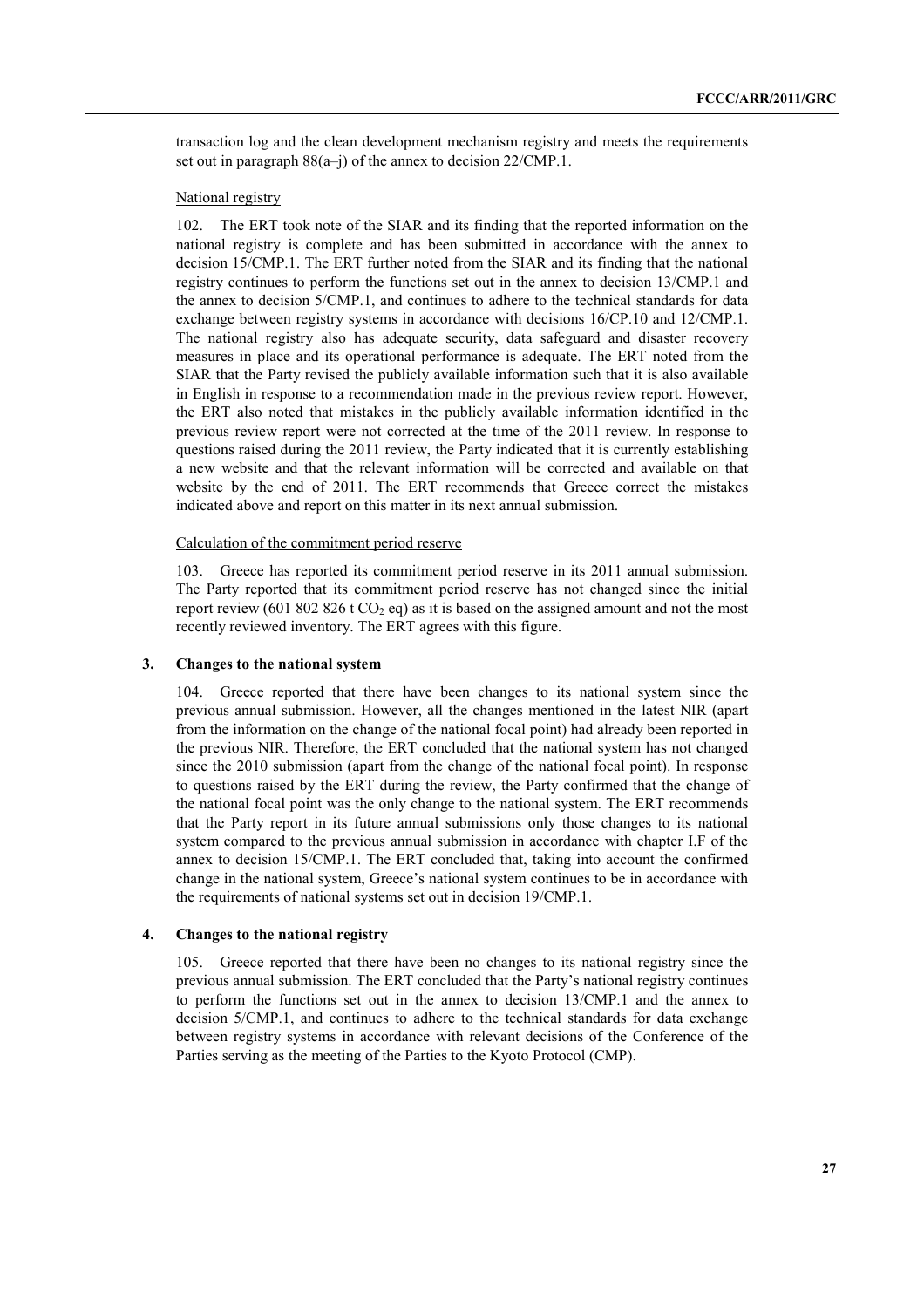# **5. Minimization of adverse impacts in accordance with Article 3, paragraph 14, of the Kyoto Protocol**

106. Greece did not provide information on changes in its reporting of the minimization of adverse impacts in accordance with Article 3, paragraph 14, of the Kyoto Protocol since the previous annual submission. However, the ERT identified that no changes have been made and concluded that the information provided continues to be complete and transparent.

107. The Party explained in the NIR that the majority of Greek policies are directly related to the implementation of EU policies at the national level and that impacts on third countries are mostly indirect. Greece provides transparent information on the considerations related to the implementation of its commitments under Article 3, paragraph 14, of the Kyoto Protocol in the context of the EU directive on the promotion of the use of energy from renewable sources (2009/28/EC) and the EU directive amending Directive 2003/87/EC so as to include aviation activities in the scheme for greenhouse gas emission allowance trading within the Community (2008/101/EC), as these directives have been identified as having a potential impact on third countries. The ERT considers this information complete given the relevance of the EU policies considered.

108. Greece has included a separate section in its NIR containing information on how it gives priority, in implementing its commitments under Article 3, paragraph 14, of the Kyoto Protocol, to the specific actions listed in paragraph  $24(a-f)$  of the annex to decision 15/CMP.1.

# **III. Conclusions and recommendations**

109. Greece made its annual submission on 15 April 2011; the 2011 CRF tables were submitted on 19 April 2011 and resubmitted on 26 May 2011. The annual submission contains the GHG inventory (comprising CRF tables and an NIR) and supplementary information under Article 7, paragraph 1, of the Kyoto Protocol, including information on: activities under Article 3, paragraphs 3 and 4, of the Kyoto Protocol, accounting of Kyoto Protocol units, changes to the national system and the national registry, and the minimization of adverse impacts in accordance with Article 3, paragraph 14, of the Kyoto Protocol. The annual submission was submitted in accordance with decision 15/CMP.1. The ERT noted that Greece submitted the CRF and SEF tables slightly after the deadline of 15 April but within the six-week period after which the consequences of late submission apply under decision 15/CMP.1. In response to a question raised by the ERT during the review, the Party explained that the delay was due to a computer problem.

110. The ERT concludes that the inventory submission of Greece has been prepared and reported in accordance with the UNFCCC reporting guidelines. The inventory covers most source and sink categories for the period 1990–2009 and is complete in terms of years and geographical coverage. The ERT noted that Greece improved the completeness of its inventory for its 2011 submission, reporting estimates for some categories for the first time (e.g. in the LULUCF and waste sectors). However, Greece did not report  $CO<sub>2</sub>$  emissions from soda ash use for uses other than glass production, a category for which the Revised 1996 IPCC Guidelines provide estimation methodologies. However, in response to the list of potential problems and further questions raised by the ERT, the Party provided estimates for this category (see para. 52 above). In addition, Greece did not provide estimates for some mandatory and non-mandatory LULUCF categories and pools, for potential emissions of F-gases and for other categories for which there are no methodologies available in the Revised 1996 IPCC Guidelines and the IPCC good practice guidance. Finally, in response to the list of potential problems and further questions, Greece provided revised estimates to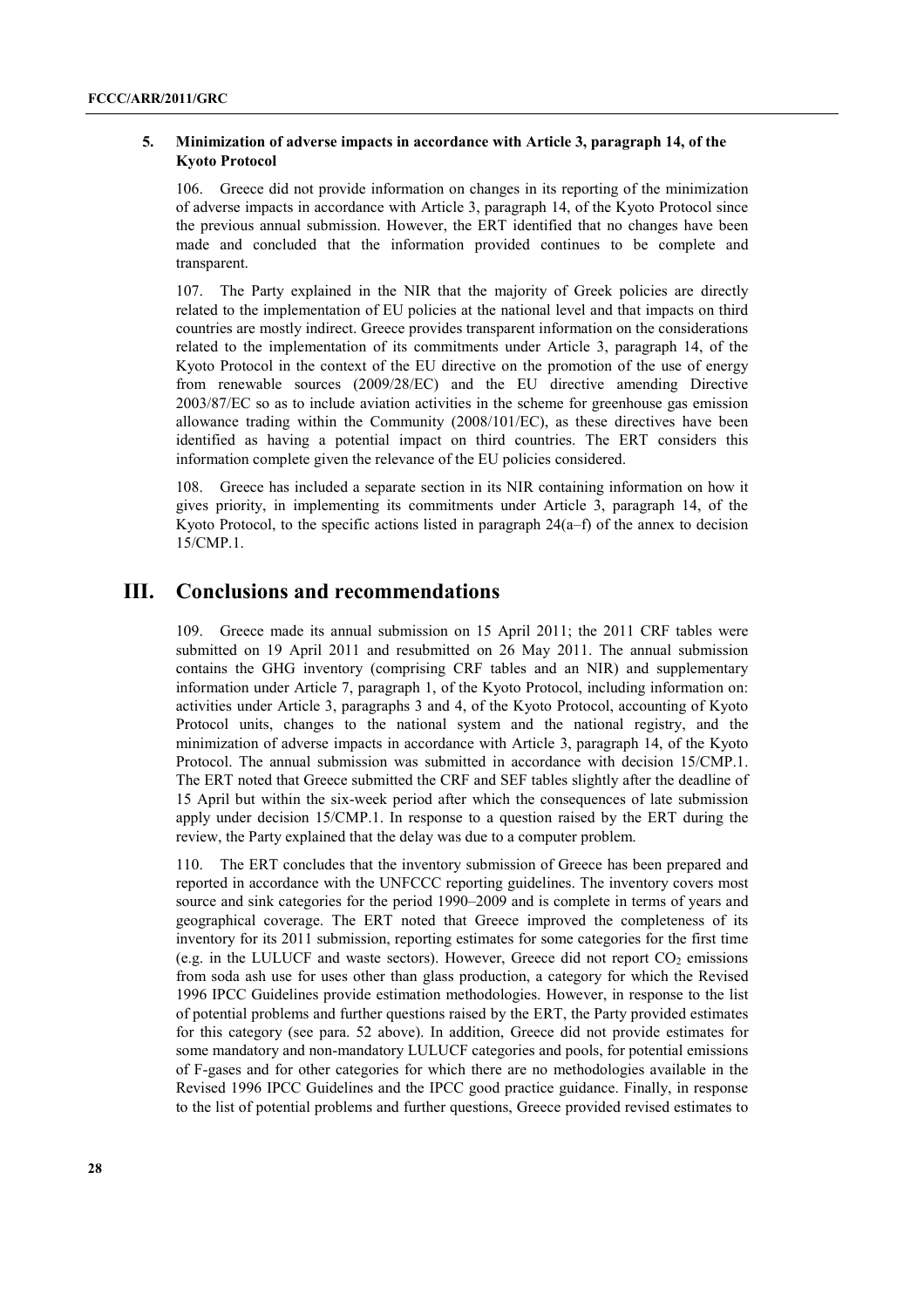resolve the potential underestimations of emissions from navigation and lubricant use (see paras. 44 and 45 above). Further, in response to questions raised during the review of the annual submission of the EU, Greece provided emission estimates for industrial waste disposal (see para. 84 above).

111. The submission of information required under Article 7, paragraph 1, of the Kyoto Protocol has been prepared and reported in accordance with decision 15/CMP.1.

112. The Party's inventory is generally in line with the Revised 1996 IPCC Guidelines, the IPCC good practice guidance and the IPCC good practice guidance for LULUCF, with the following exceptions: the reporting of fuels in the reference approach related to feedstock and non-energy use of fuels; and the allocation of garden and park waste as well as other non-food putrescibles in the general putrescibles.

113. The Party has made recalculations for the inventory between the 2010 and 2011 submissions in response to the 2010 annual review report, due to changes in AD and EFs and due to identified errors. The recalculations have been performed and reported in accordance with the IPCC good practice guidance. The impact of these recalculations on the national total GHG emissions is an increase of 0.02 per cent for 2008. In general, the rationale for the recalculations is explained transparently in the NIR and in CRF table 8(b). However, the ERT noted that there are a few cases in the LULUCF and waste sectors where the explanations provided by the Party were not fully transparent. The main recalculations took place in the following sectors/categories:

- (a) CH4 emissions from enteric fermentation;
- (b) CH4 emissions from manure management;
- (c) CH4 emissions from solid waste disposal on land;
- (d) CH4 emissions from wastewater handling.

114. Greece has elected to account for activities under Article 3, paragraphs 3 and 4, of the Kyoto Protocol at the end of the commitment period. The Party follows the requirements of paragraphs 5–9 of the annex to decision 15/CMP.1. The KP-LULUCF inventory has been prepared in line with the IPCC good practice guidance for LULUCF. The following issues were identified concerning the reporting on KP-LULUCF:

 (a) A lack of transparency on how afforestation/reforestation activities occurring on former grassland or unmanaged forests are estimated;

 (b) A lack of transparency on the method used to identify land-use changes for the Land-use Change Database;

(c) The need to document the QA/QC procedures implemented;

 (d) A lack of capacity within the local Forest Services to acquire and report data in accordance with the requirements of paragraph 20 of the annex to decision 16/CMP.1;

 (e) A lack of capacity to report on all forest land that has legally or illegally lost its original forest cover.

115. The Party has not made any recalculations for KP-LULUCF activities between the 2010 and 2011 submissions.

116. Greece has reported information on its accounting of Kyoto Protocol units in accordance with chapter I.E of the annex to decision 15/CMP.1, and used the required reporting format tables as required by decision 14/CMP.1.

117. The national system continues to perform its required functions as set out in the annex to decision 19/CMP.1.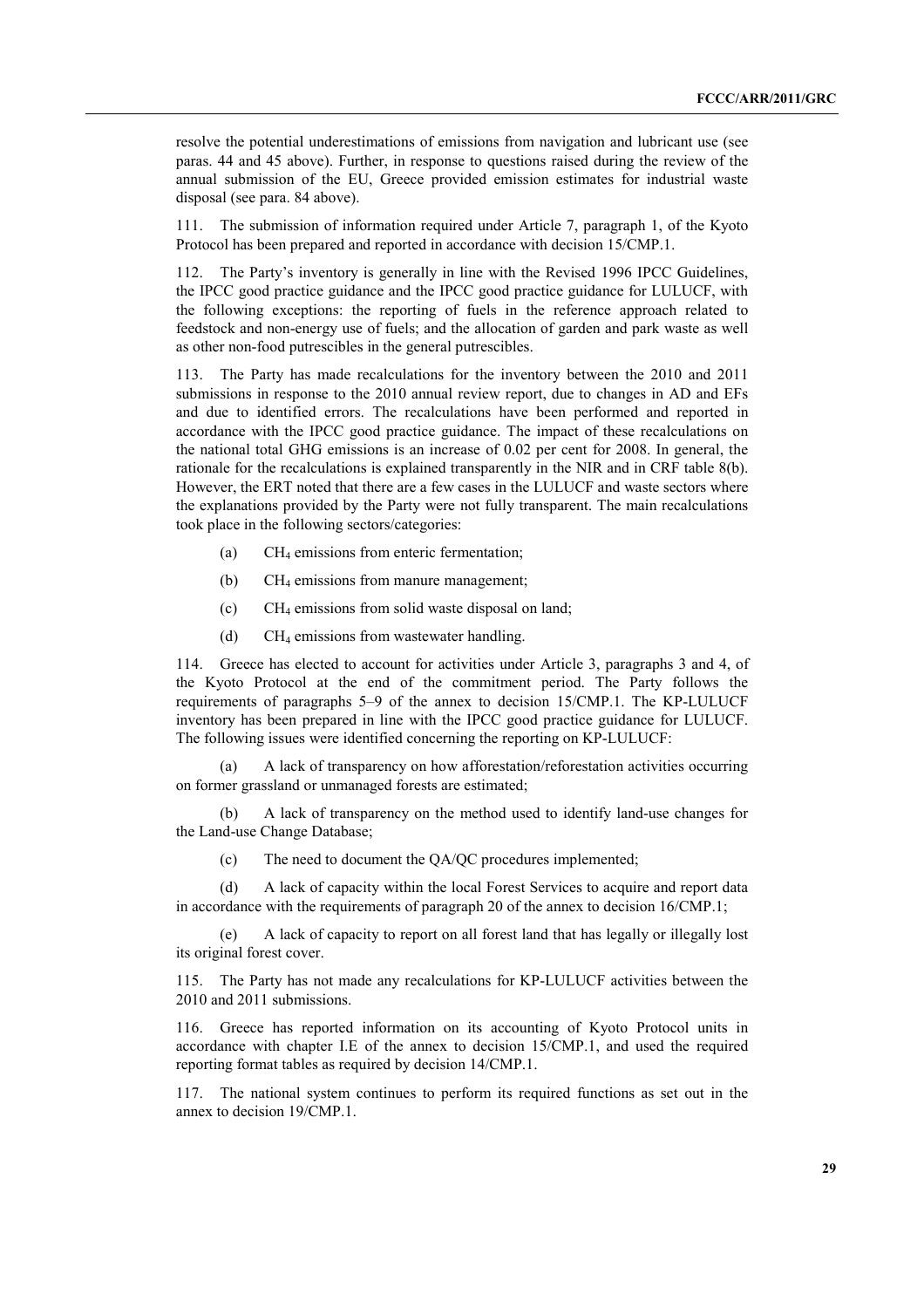118. The national registry continues to perform the functions set out in the annex to decision 13/CMP.1 and the annex to decision 5/CMP.1, and continues to adhere to the technical standards for data exchange between registry systems in accordance with relevant CMP decisions.

119. Greece has reported information under chapter I.H of the annex to decision 15/CMP.1, "Minimization of adverse impacts in accordance with Article 3, paragraph 14" as part of its 2011 annual submission. The information was provided on 15 April 2011. The reported information is considered complete and transparent.

120. The ERT identifies the following cross-cutting issues for improvement:

 (a) The action needed to ensure that, in the future, all parts of the Party's inventory submission will be submitted by 15 April;

 (b) The continuation of efforts to strengthen the national system so that it can perform fully all its required functions, particularly those related to reporting on the LULUCF sector and activities under Article 3, paragraphs 3 and 4, of the Kyoto Protocol, and those with regard to the timeliness of the annual submission;

 (c) The implementation of sector-specific QA/QC procedures for all key categories and for the LULUCF sector and the provision of additional information on the QA/QC procedures for the data supplied by external sources (in particular the EU ETS);

 (d) The improvement of transparency in the energy (see paras. 31 and 36–42 above), agriculture (see paras. 55 and 57 above), LULUCF (see paras. 66–67, 72–74 and 79–80 above) and waste (see paras. 82 and 88 above) sectors and KP-LULUCF activities (see paras. 90 and 92–95 above);

 (e) The provision of the planned inventory improvements, together with a prioritization and a time frame for implementing the improvements in the next annual submission.

121. In the course of the review, the ERT formulated a number of recommendations relating to the sectors. The key recommendations are that Greece:

Correct the reporting of feedstocks and non-energy use of fuels and provide more information on the use of EU ETS data in the energy sector;

(b) Provide AD for aluminium production in the industrial processes sector;

 (c) Provide additional information on the AD used for the tier 2 enteric fermentation estimates for other cattle in the agriculture sector;

 (d) Provide explanations of any recalculations, improve and document the QA/QC procedures and implement recommendations made in the previous review report related to the change in forest definition, the narrow definition of "managed forests" and the method used for changes in carbon stocks in living biomass in the LULUCF sector;

Investigate the amount of  $CH_4$  recovered from landfills and implement the tier 2 method for CH<sub>4</sub> emissions from wastewater handling in the waste sector.

# **IV. Questions of implementation**

122. No questions of implementation were identified by the ERT during the review.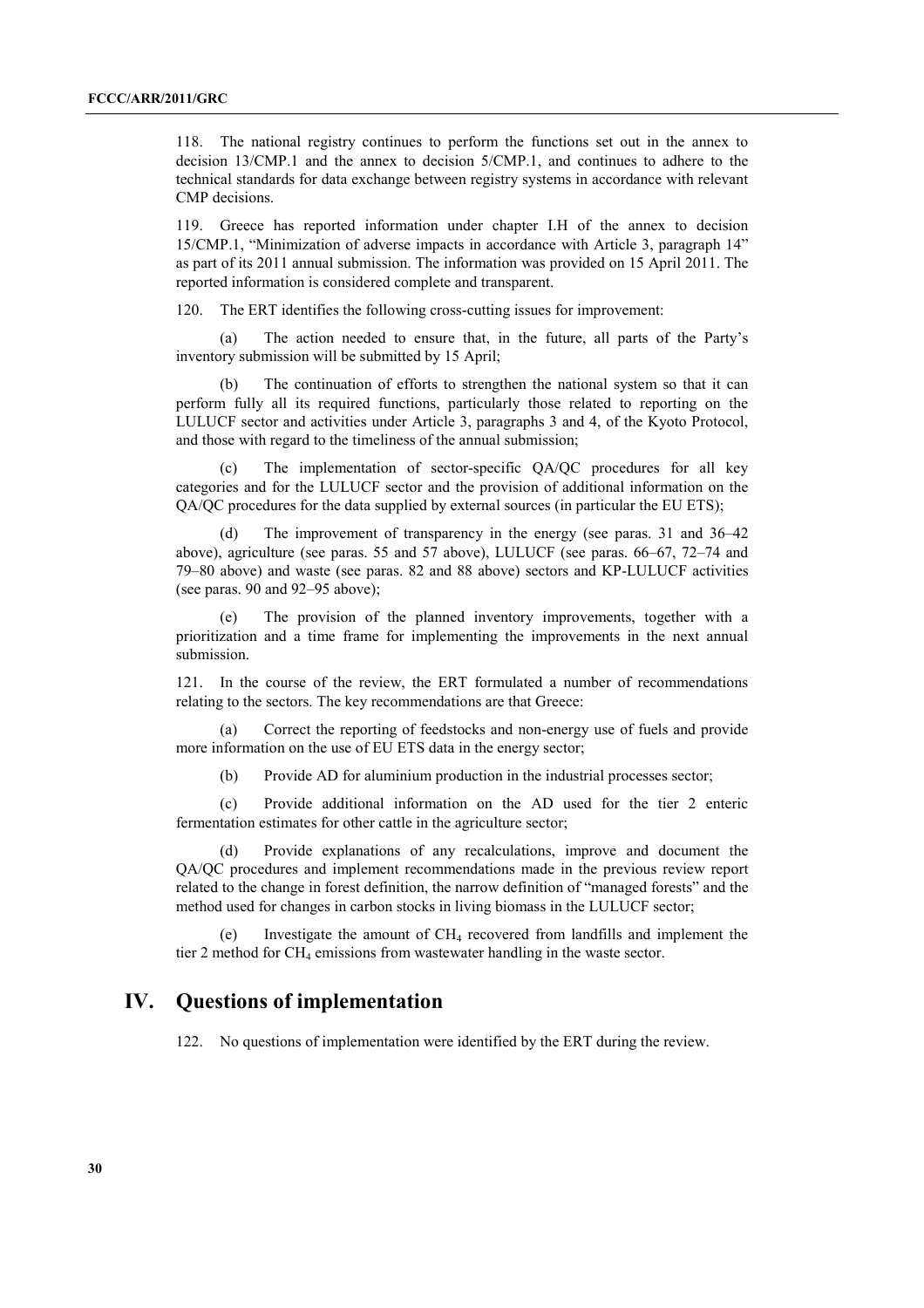# **Annex I**

# **Documents and information used during the review**

# **A. Reference documents**

Intergovernmental Panel on Climate Change. *2006 IPCC Guidelines for National Greenhouse Gas Inventories*. Available at <http://www.ipcc-nggip.iges.or.jp/public/ 2006gl /index. html>.

Intergovernmental Panel on Climate Change. *Revised 1996 IPCC Guidelines for National Greenhouse Gas Inventories*. Available at <http://www.ipcc-nggip.iges.or.jp/public/gl/ invs1.htm>

Intergovernmental Panel on Climate Change. *Good Practice Guidance and Uncertainty Management in National Greenhouse Gas Inventories*. Available at <http://www.ipccnggip.iges.or.jp/public/gp/english/>.

Intergovernmental Panel on Climate Change. *Good Practice Guidance for Land Use, Land-Use Change and Forestry*. Available at <http://www.ipcc-nggip.iges.or.jp/public/gpglulucf/ gpglulucf.htm>.

"Guidelines for the preparation of national communications by Parties included in Annex I to the Convention, Part I: UNFCCC reporting guidelines on annual inventories". FCCC/SBSTA/2006/9. Available at <http://unfccc.int/resource/docs/2006/sbsta/eng/09. pdf>.

"Guidelines for the technical review of greenhouse gas inventories from Parties included in Annex I to the Convention". FCCC/CP/2002/8. Available at <http://unfccc.int/resource/ docs/cop8/08.pdf>.

"Guidelines for national systems under Article 5, paragraph 1, of the Kyoto Protocol". Decision 19/CMP.1. Available at <http://unfccc.int/resource/docs/2005/cmp1/eng/08a03 .pdf# page= $14$ >.

"Guidelines for the preparation of the information required under Article 7 of the Kyoto Protocol". Decision 15/CMP.1. Available at <http://unfccc.int/resource/docs/2005/cmp1/ eng /08a02.pdf#page=54>.

"Guidelines for review under Article 8 of the Kyoto Protocol". Decision 22/CMP.1. Available at <http://unfccc.int/resource/docs/2005/cmp1/eng/08a03.pdf#page=51>.

Status report for Greece 2011. Available at <http://unfccc.int/resource/docs/2011/asr/grc.pdf>.

Synthesis and assessment report on the greenhouse gas inventories submitted in 2011. Available at <http://unfccc.int/resource/webdocs/sai/2011.pdf>.

FCCC/ARR/2010/GRC. Report of the individual review of the greenhouse gas inventory of Greece submitted in 2010. Available at <http://unfccc.int/resource/docs/2011/arr/grc.pdf>.

UNFCCC. *Standard Independent Assessment Report*, parts I and II. Available at <http://unfccc.int/kyoto\_protocol/registry\_systems/independent\_assessment\_reports/items/ 4061.php>.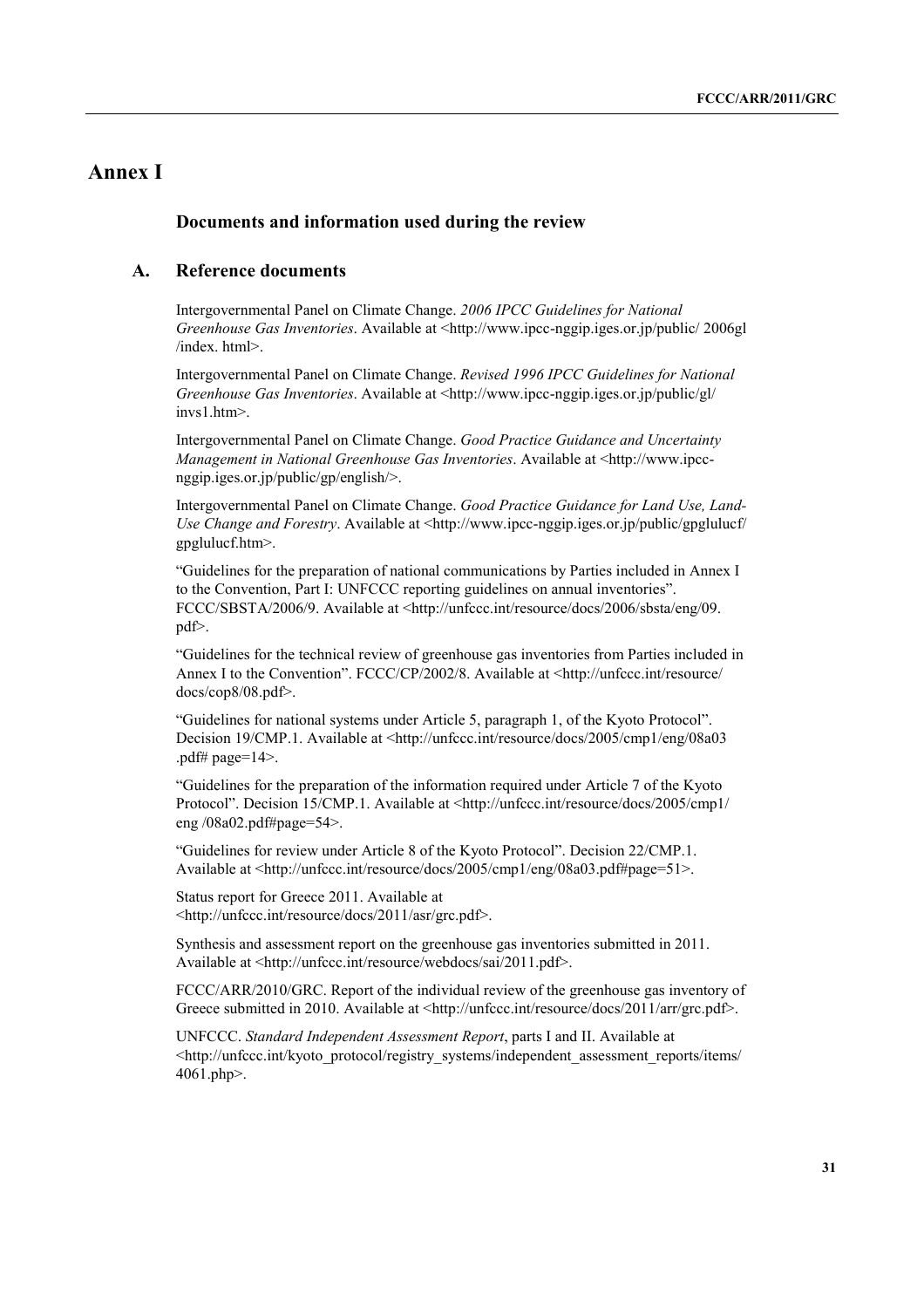# **B. Additional information provided by the Party**

Responses to questions during the review were received from Ms. Afroditi Kotidou (Ministry of Environment, Physical Planning and Public Works) and Mr. Ioannis Sempos (National Technical University of Athens), including additional material on the methodologies and assumptions used.